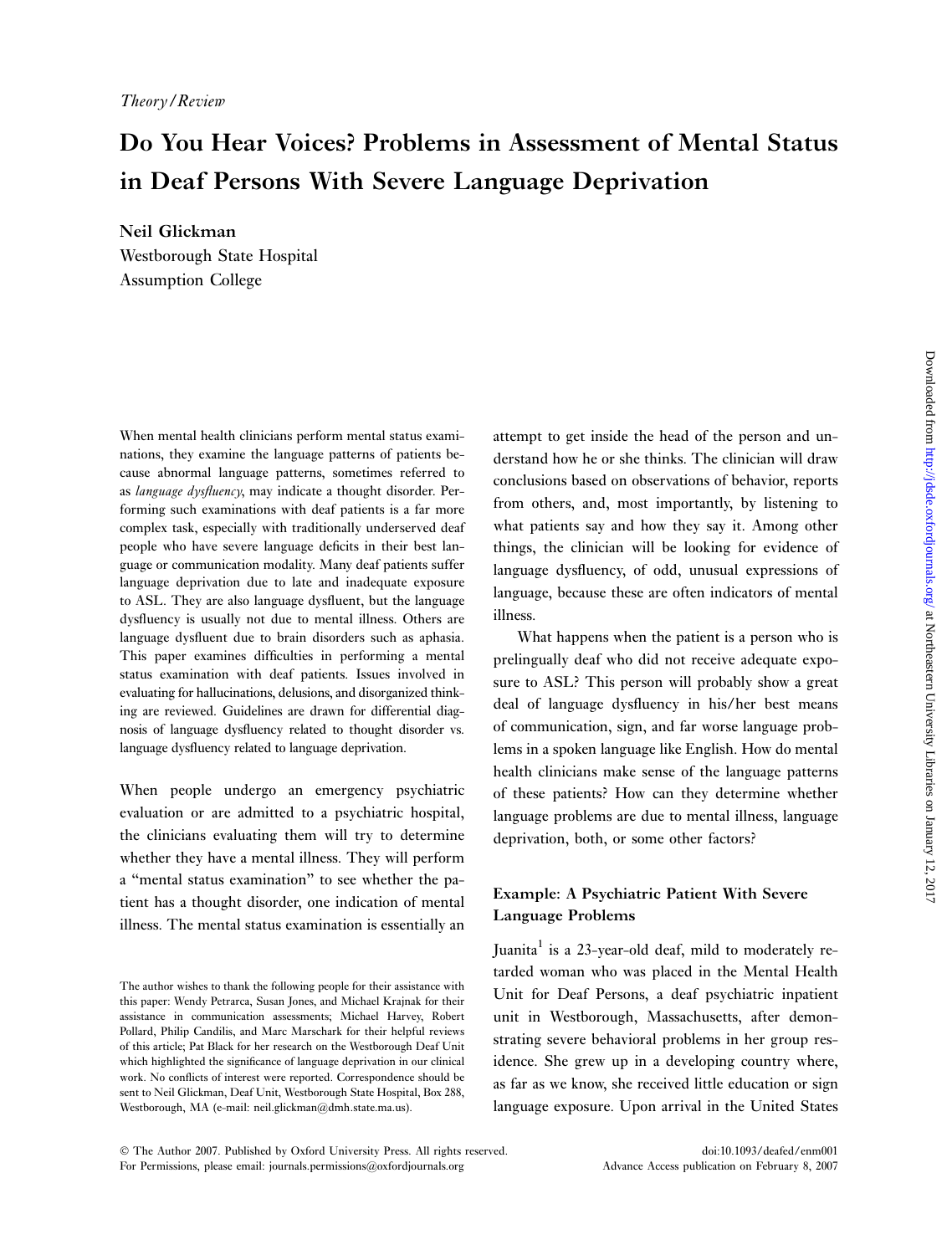at age 13, she was placed in a residential program for deaf persons with emotional and behavioral problems where staff used ASL. We know she experienced physical and sexual abuse as a child.

On arrival to the Deaf Unit, Juanita is interviewed by the clinical team that includes deaf and hearing clinicians with extensive experience in treatment of deaf people. The team also includes expert interpreters, trained in mental health interpreting, and a Deaf communication specialist, a near-native signer who works as a Deaf interpreter, simplifying sign language and gesture for deaf persons without full ASL abilities. When the team interviews Juanita, they notice right away that her sign language is poor. It is very difficult, even for the communication specialist and top-level interpreters to understand her fully.

At a later point in her treatment, the team decides to get a language sample to study in more depth. After securing the needed permission, the communication specialist and interpreters interview her and videotape her responses.<sup>2</sup> She is interviewed about her family and life, and at one point the interviewers deliberately ask her abstract questions with vocabulary they know she does not know. Their purpose is to see how she handles a question she does not understand. For instance, does she sign, ''I don't understand. What do you mean?''

Interviewer: What's your favorite food?

Juanita: H-I-A-T-H-T-I-A-H-T-I FISH R-I-C-E, R-I-C-E HOT P-E-P-P HOT LEMON mash fold in palm BANANA, O-I-L, O-I-L, flip, flip put in palm smash.

Interviewer: Do you vote?

Juanita: NO.

Interviewer: Why not?

Juanita: ME GO GO SUPPOSE SUPPOSE SUPPOSE SUPPOSE GO MEET MEET MEET MEET ME ME ME NAME FAMILY FAMILY FAMILY ME FAMILY C-A-M-G-I-D-E-R GO T-X-I-A-X-I-T DRIVE DRIVE DRIVE HOME VISIT HAPPY ME MY GO HOME LOOK LOOK LOOK LOOK BUY BUY BUY BUY CLOTHES SHIRT SHOES FOOD SHOP HAIR FINISH BRAID DIFFER- ENT DIFFERENT DIFFERENT counts off 1-2- 3- on open hand beginning with middle finger.

Interviewer: Are you Democrat or Republican?

Juanita: ME GO FRAMINGHAM (sign) NOT FAR OVER-THERE (to her left) THEY SAY MEET ME MEET HEY HEY HEY ME HOME BACK (signed toward Framingham) visit P-A-P-A-P-A MAMA PLANE (take off) ticket have passport have SISTER, SON 5 SON 5-SON (# incorporation) 5-SON 5 JOSE JOSE JOSE 2 JOSE SISTER SISTER SISTER SON B-O-R-N-E FOSTER 5 5 holding luggage and putting it down ARRIVE BACK FRAMINGHAM NOT FAR HOTEL HOTEL HOTEL RIGHT THERE RIGHT THERE RIGHT THERE (Framingham space) FINISH BACK (Framingham space) PUERTO RICO VISIT FOOD PLAN FOOD DELICIOUS NICE BELT BUCKLE WALK CAN'T BELT BUCKLE BETTER FOOD WAIT WAIT WAIT leaving food on tray ARRIVE FOOD FINISH BACK WALK ARRIVE BACK FINISH GO EAT FINISH giving tray back pushing cart ARRIVE PLANE FINISH HI SAY HI NICE HI CUTE MEET HAPPY HUG FRIEND FOOD R-I-C-E NEW (using fingers to indicate triangular shape) SMELL SMELL SMELL GOOD NEW NEW NEW slice drink MATCH SPARKLER (thrown in air) STARS STARS STARS STARS STARS (fireworks?) STARS STARS STARS PRETTY SUN RAIN NONE NO RAIN HAVE HOME BEAUTIFUL SUN GOOD OUTSIDE BOAT (signed as if it is a powerboat) PRETTY FISH EAT DELICIOUS BOAT ROW carrying sack over shoulder picking up fish? Throwing in something twice FINISH scraping fish? (scaling?) KNIFE scrape THROW FINISH.

Juanita is using a combination of signs and gestures but this is not fluent ASL. Her language is ''dysfluent,'' meaning that it is severely impaired in ways that we will analyze shortly. When the Deaf unit team showed this videotape to a competent psychiatrist who is not trained in working with deaf people, and transliterated it just as we did here, his conclusion was that Juanita was probably psychotic. He knew that mental illness can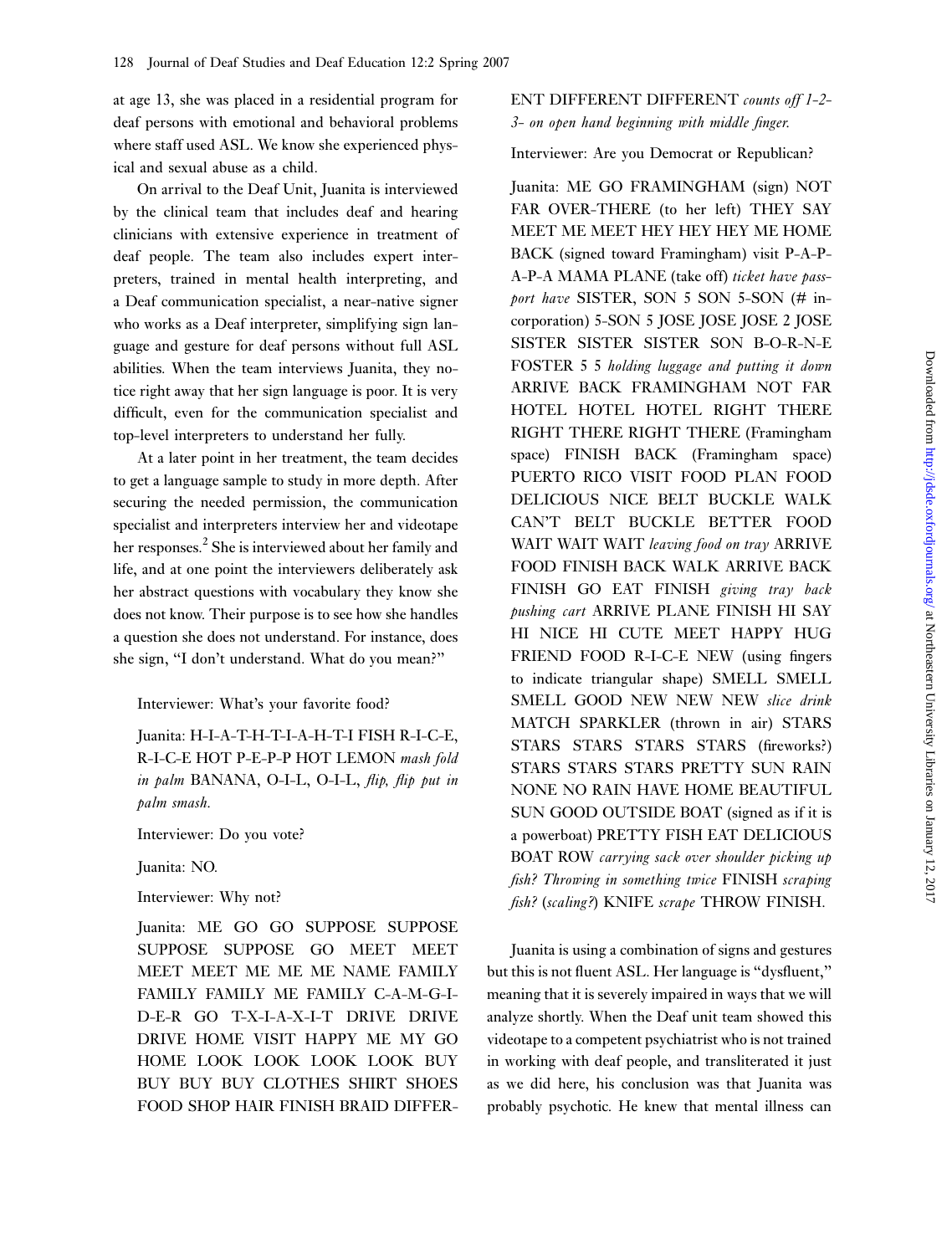create language problems, and without much experience working with persons with extreme language deprivation, this was the natural conclusion for him to draw. The Deaf unit team knew, however, that Juanita's poor language abilities in her best language, ASL, could also be explained by impoverished educational environment and severe language deprivation. In addition, Juanita is mentally retarded and may have other kinds of brain pathology. How could the team judge whether she was, indeed, thought disordered?

## Selected Literature Review

The problem of evaluation of "mental status" in a deaf person without fluent language skills has been addressed before (Evans & Elliott, 1981, 1987; Gulati, 2003; Kitson & Thacker, 2000; Pollard, 1998) but mostly with regard to pointing out potential dangers or mistakes clinicians may make. The easiest and most glaring mistake is to draw conclusions about mental illness on the basis of the spoken or written language skills of the deaf person. For instance, Evans and Elliott (1987) write,

The cultural language of the deaf community, American Sign Language (ASL) is not readily translatable into syntactical and grammatical English. Consequently, to the examiner unfamiliar with ASL, the written language of many deaf adults appears fragmented, confused and primitive. Such English language deficits may give the appearance that deaf ASL users think in vaguely holistic and concrete terms, and their written communications may strikingly simulate a severe thought disorder. (p. 84)

Pollard (1998) elaborates on the dangers of drawing conclusions based on deaf person's English language skills and then addresses the larger problem that language dysfluency in deaf persons usually has different causes from language dysfluency in hearing people. Language dysfluency in deaf people is usually related to severe language deprivation, a problem that may be confused with, or confounded by, mental illness that develops later.

Because deaf individuals' knowledge of English vocabulary and syntax is frequently limited, written communication, if essential, must be kept at very modest difficulty levels. Idioms and expressions are particularly to be avoided, as these are frequently the last and most difficult aspects of language usage to master. The most extreme caution should be exercised in conjecture about the person's education, intelligence, and thought processes on the basis of their writing. The risk of overpathologizing is very great, even when writing samples appear to be severely limited or disorganized. This is not at all uncommon and usually, but not always, evidence of educational or experiential limitations, not psychopathology. (p. 176)

Essentially, disrupted communication fluency in hearing persons is indicative of psychosis, aphasia, dysphasia, or related serious mental disorder. Yet, the majority of deaf patients who demonstrate gross limitations in communication fluency (in ASL, English, or other modalities) do so for reasons other than neuro-or psychopathology. Expert consultation is needed to identify neuroor psychopathology based on communication impairment in deaf people. Interpreters are not typically qualified to render such opinions, as their education does not address the nature of psychotic or aphasic disruptions in sign language. (p. 177)

As Pollard explains, disorders like schizophrenia may cause disruptions in thinking and language expression, and the English language output of deaf persons whose primary communication is through a sign language should never be used to draw diagnostic conclusions. Psychotic disorders can disrupt thinking in known, predictable ways, but one needs to observe this in the native language of the patient. Evans and Elliott (1981) performed pioneering work, examining wellknown criteria for schizophrenia and analyzing which of these criteria were applicable to 13 deaf adults diagnosed with schizophrenia at the University of California San Francisco Center on Deafness. Kitson and Thacker (2000) and Thacker (1994, 1998) built upon their work to record and analyze the sign language output of deaf persons diagnosed with schizophrenia. These important early studies found that formal thought disorders may manifest in sign language in ways that mostly parallel their appearance in spoken languages.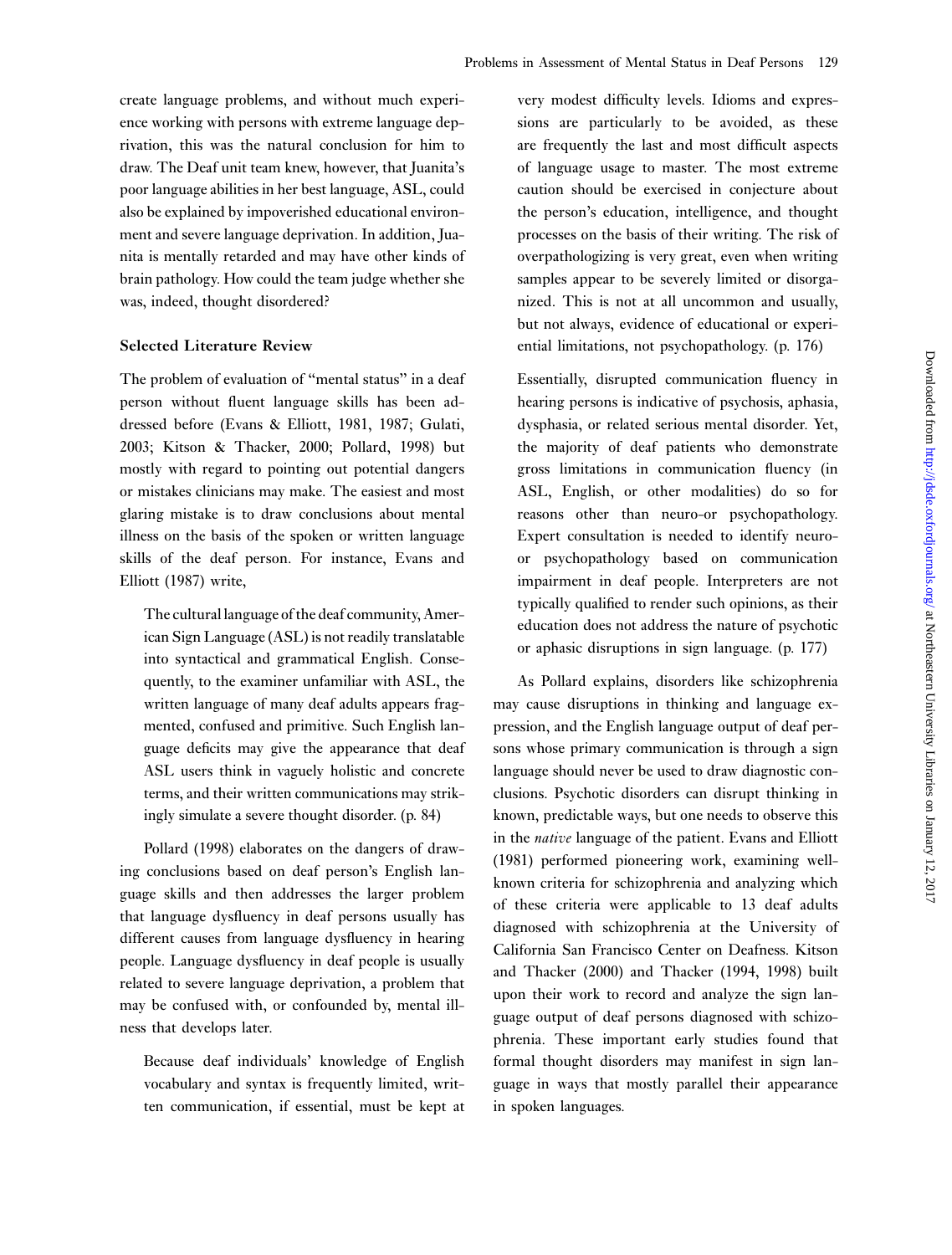Some of the examples of language dysfluency related to thought disorder (LDTD) that Thacker (Kitson & Thacker, 2000; Thacker, 1994, 1998) observed were the following:

1. Cross-linguistic contamination between British Sign Language (BSL) and English. For example, the patient signs SOUL (spirit) and then points to the soles of her feet, making the nonsensical comment TWO FEET JUMP IN MY MOUTH.

2. Bizarre sign production errors such as fingerspelling or signing backward or using the wrong handshape or sign location.

3. Attending to the shapes of signs rather than to their meaning. This is equivalent to the phenomenon known as clanging in which words are linked based on their sound, not their meaning.

4. Switching abruptly from one topic to another especially when it is difficult to see any link between the topics.

5. Repeating the same sign or theme unnecessarily.

6. Visual–spatial behaviors unique to signers such as assigning different personalities to two hands and using different locations and time lines on the two sides of the body.

Thacker also looked at the sign errors made by deaf persons without psychiatric history or symptoms. For instance, non-mentally ill deaf persons also switched or dropped topics, repeated signs or themes, and even clanged or rhymed signs. The three kinds of errors she found that were only made in her deaf subjects were incoherence, visual–spatial anomalies, and paraphasias (incoherent arrangement of words or signs). Thacker reports that her comparison sample of non-mentally ill deaf persons were fluent users of BSL (Thacker, 1994). She does not describe what language dysfluency in deaf persons looks like when it is due to the most common reason deaf people have this problem: language deprivation.

# Language Dysfluency in ''Traditionally Underserved'' Deaf Persons

Because most deaf people grow up in hearing families and communities, they usually do not have the same easy acquisition of language as hearing people. The only languages that deaf children can acquire naturally and effortlessly are sign languages. Deaf or hearing children raised by parents who sign fluently will, unless there is some gross learning or brain problem, sign fluently themselves. They will have native signing skills. Unfortunately, huge numbers of deaf children grow up without adequate exposure to the local sign language, and many deaf people never acquire native fluency in any language. Their language output, in their best language or communication modality, will exhibit language dysfluency related, not to a thought disorder, but to this language deprivation.

There is a subgroup of lower functioning deaf persons well known in the Deaf Community and by service providers who work with deaf people. Sometimes referred to as "low-functioning deaf," this group has also been referred to as ''severely disabled,'' ''underachieving,'' ''minimal language skilled,'' ''multiply handicapped,'' and ''traditionally underserved'' (Dew, 1999). The last term, traditionally underserved, is the one most commonly used now as it is not pejorative and places the problem in the service community, not in the persons themselves.

A number of studies have examined the characteristics of this traditionally underserved group (Bowe, 2004; Dew, 1999; Duffy, 1999; Harmon, Carr, & Johnson, 1998; Long, 1993; Long, Long, & Ouellette, 1993; Mathay & LaFayette, 1990). Long et al. (1993) provides a useful definition based on responses to a survey conducted by the Northern Illinois University Research and Training Center on Traditionally Underserved Persons Who Are Deaf.

A traditionally underserved person who is deaf is a person who possesses limited communication abilities (i.e., cannot communicate effectively via speech, speech reading, sign language and whose English language skills are at or below the third grade level) and who possesses any or all of the following characteristics:

• Cannot maintain employment without transitional assistance or support;

• Demonstrates poor social/emotional skills (i.e., poor problem solving skills, difficulty establishing social support, poor emotional control,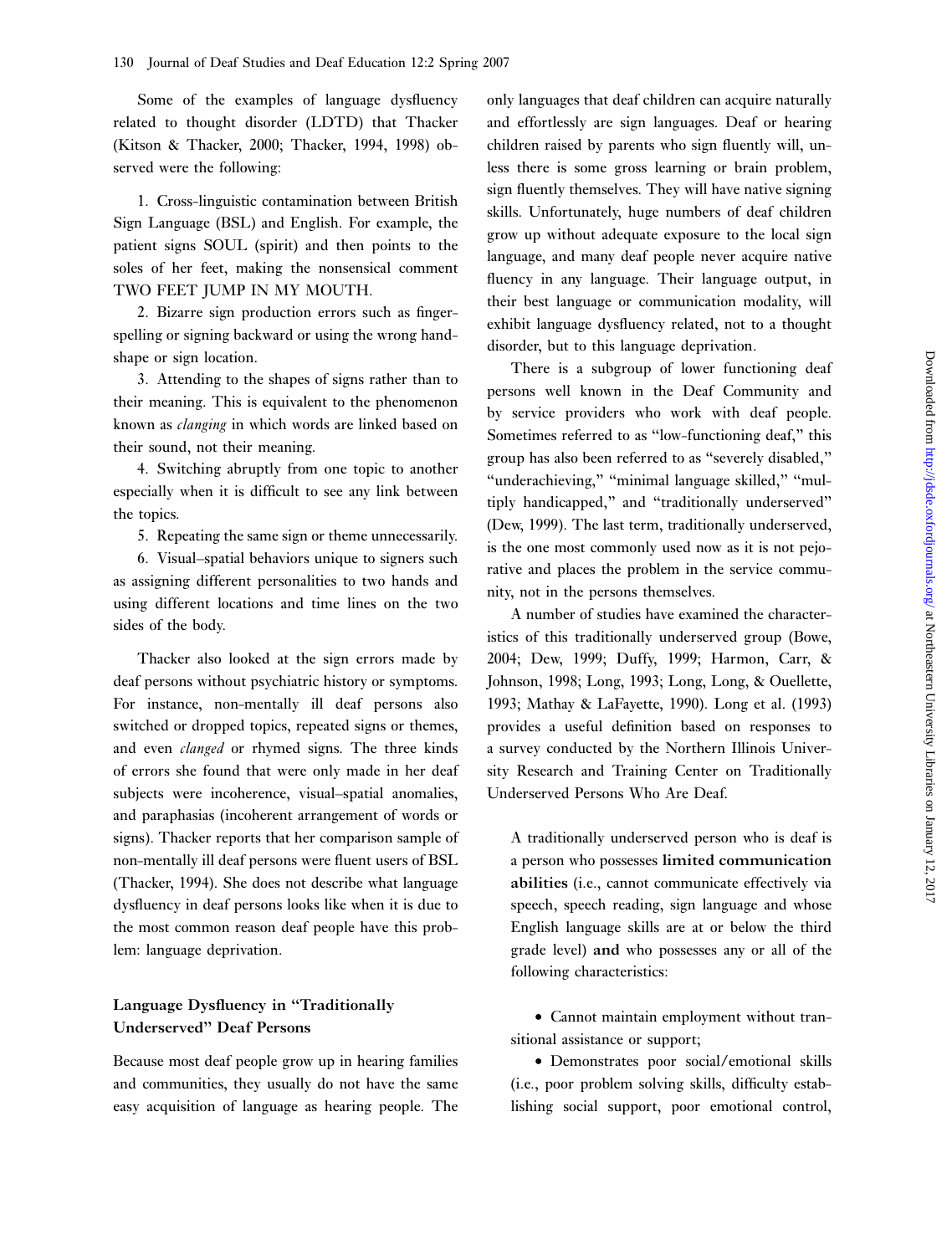impulsivity, low frustration tolerance, inappropriately aggressive);

• Cannot live independently without transitional assistance or support (emphasis maintained from original). (p. 109)

The distinguishing characteristic of this group is the poorly developed language skills that appear to be behind every other difficulty these persons face. The poorly developed language skills are also a key source of diagnostic confusion. Poor language skills per se do not usually bring someone to the attention of mental health providers, but because language can be a visible manifestation of thought, it is a domain that clinicians attend to closely. Gulati (2003) notes that ''most Deaf people have firsthand knowledge of language deprivation, having seen it all around them. For many hearing people, however, and in the general psychiatric literature, the nature and severity of this condition is generally unrecognized.'' (p. 62)

The problems that people born deaf typically have with English language production are readily apparent to any native user of English, and cautions about misinterpreting these as evidence of psychosis or mental retardation in deaf people have been made for decades. The far more difficult problem, which is only now getting deserved attention, is what conclusions to draw, in a clinical context, from impaired sign language production when ''ASL is the best language the person has"<sup>3</sup>. Tackling this latter problem presupposed an exceptionally high level of sign language skill in the clinician or clinical team as well as an extensive knowledge of psychological and language development in deaf people.

Research by Black (Black, 2005; Black & Glickman, 2006) found that language dysfluency is not a inconsequential problem in the deaf psychiatric population. Black studied the characteristics of 64 deaf persons hospitalized on the Deaf Unit at Westborough State Hospital over a 5-year period. She focused on the communication assessments conducted by the Unit's communication specialist and related his findings about language to other clinical issues such as diagnosis, intelligence, psychosocial functioning and risk of harm to self or others. Among her findings was that fully 75% of the patients on the Unit were judged by the Deaf communication specialist to be language dysfluent in ASL. Black and Glickman (2006) also compared the diagnoses of these 64 deaf psychiatric inpatients served over a 5-year period with the diagnoses of 180 hearing patients in the hospital served at one moment in time (March 2006). They found striking differences in the diagnostic profiles. Psychotic disorders were diagnosed in 88.9% of the hearing patients in the hospital but only 28% of the deaf patients. They note that, ''relative to the hearing patients, the deaf patients were much more likely to be diagnosed with a mood disorder (39% deaf vs. 8.8% hearing), an anxiety disorder (39.1% deaf vs. 8.8% hearing), a developmental disorder (25% deaf vs. 6.6% hearing), or a personality disorder (44% deaf vs. 21.6% hearing.''

Based on this research, there are good reasons to conclude that large numbers of deaf persons served in inpatient psychiatric settings do not have the psychotic disorders like schizophrenia that predominate among their hearing peers. Rather they are persons from this traditionally underserved group who exhibit language dysfluency along with developmental, behavioral, mood, and personality disorders. As many clinicians in the deafness mental health field have already noted (Denmark, 1994; Gulati, 2003; Pollard, 1998; Vernon & Daigle-King, 1999), they may look, to clinicians untrained in deafness, like persons with psychotic disorders, but this is fundamentally because their language skills and deficits are not properly understood.

The therapeutic challenge in evaluating and treating deaf psychiatric patients is therefore much more complicated than simply providing ASL translations. Beginning with the assessment process itself, clinicians are challenged to parse out much more carefully whether the language patterns of dysfluent patients reflect mental illness, language deprivation, or some neurological disorder. The conclusions that are drawn have great import for how patients are treated not just in the hospital but for the rest of their lives.<sup>4</sup>

## What Is a Thought Disorder?

The Diagnostic and Statistical Manual of Mental Disorders, 4th edition (DSM-IV) (American Psychiatric Association, 1994), the standard reference manual for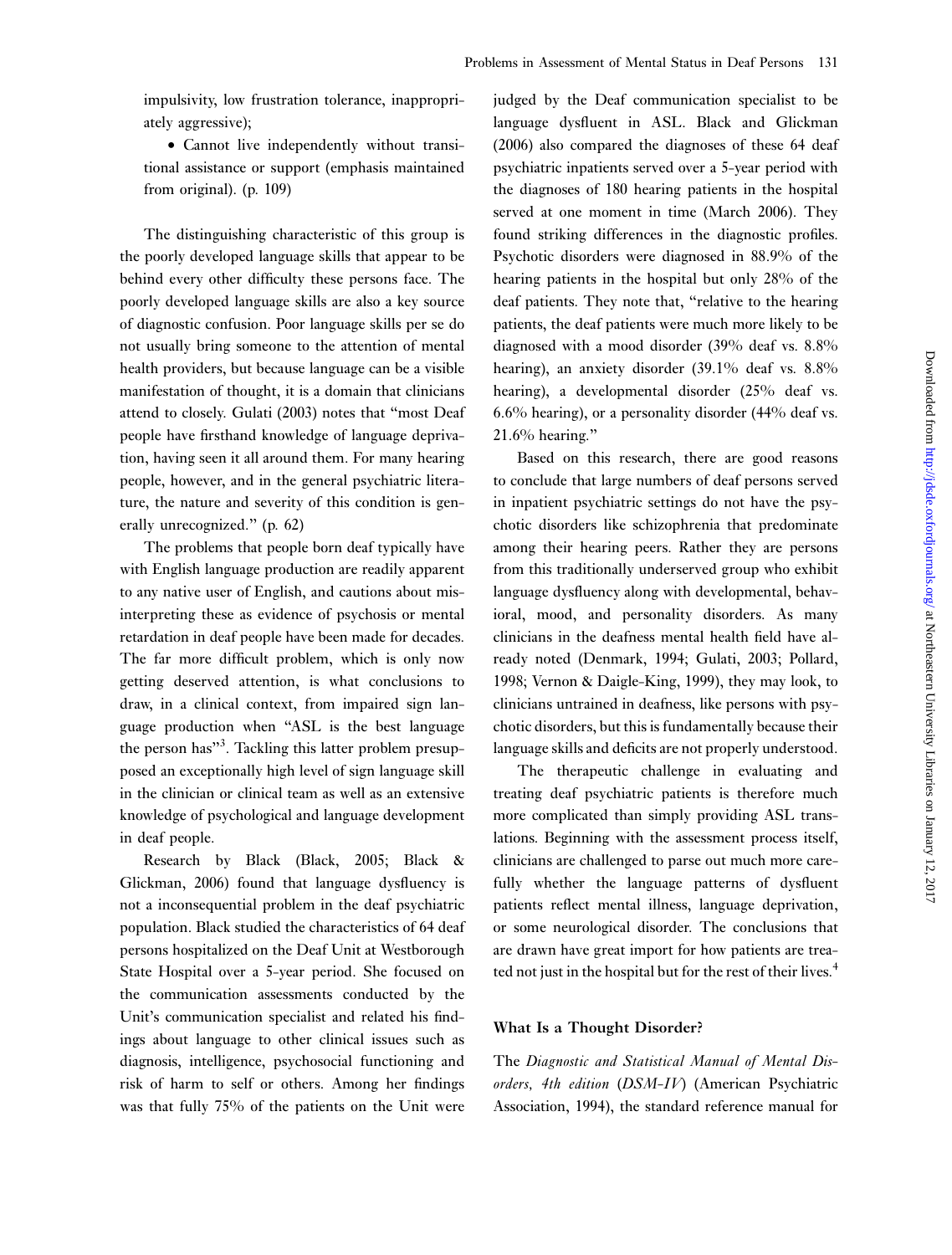mental health professionals doing diagnostic assessment, discusses the term ''psychotic'' as follows:

The term psychotic has historically received a number of different definitions, none of which has achieved universal acceptance. The narrowest definition of psychotic is restricted to delusions or prominent hallucinations, with the hallucinations occurring in the absence of insight into their pathological nature. A slightly less restrictive definition would also include prominent hallucinations that the individual realizes are hallucinatory experiences. Broader still is a definition that also includes other positive symptoms of Schizophrenia (i.e., disorganized speech, grossly disorganized or catatonic behavior). Unlike these definitions based on symptoms, the definition used in earlier classifications (e.g., DSM-II and ICD-9) was probably far too inclusive and focused on the severity of functional impairment, so that a mental disorder was termed "psychotic" if it resulted in "impairment that grossly interferes with the capacity to meet ordinary demands of life.'' Finally, the term has been defined conceptually as a loss of ego boundaries or a gross impairment in reality testing ... (p. 273)

As most commonly understood, there are three components of psychosis or thought disorder. These are hallucinations, delusions, and disorganized thinking, language, and behavior. We will consider each in relation to the difficulty of diagnosing these in deaf persons with language dysfluency.

## Hallucinations

Can deaf people have auditory hallucinations? Can they "hear voices?" This question seems to intrigue hearing clinicians. Within the limited literature on the subject, there is near consensus that some deaf psychiatric patients report, or are observed, to have auditory hallucinations, although probably less commonly than with hearing psychiatric patients (Altshler, 1971; Evans & Elliott, 1987; Gulati, 2003; Kitson & Thacker, 2000; Pollard, 1998). Denmark (1994) argued that auditory hallucinations ''would not be expected to occur in preverbally profoundly deaf schizophrenics'' and that ''visual and haptic (tactile) hallucinations are common''

(p. 62). However, there are many questions about which deaf psychiatric patients ''hear voices'' and what exactly they experience. There are also many concerns regarding how clinicians or interpreters translate the concept of ''hearing voices'' and how deaf psychiatric patients with language dysfluency, who may not understand the concept of hallucination, understand the question.

Most deaf people are not born deaf and hear some sounds. They may hear speech but be unable to understand it. It would not be so surprising to learn that these deaf psychiatric patients, who have had some experience of spoken language, can appreciate clearly the concept of auditory hallucination. Audiological assessment is not done as part of a psychiatric evaluation of deaf persons, and clinicians do not normally ask deaf persons what they actually can hear. On the Westborough State Hospital Deaf Unit, for instance, some deaf patients have reported auditory hallucinations and some have been observed communicating with apparent hallucinations. Both occurrences are highly uncommon, however, and even in these instances, staff do not normally enquire about degree of hearing loss. "Deaf" may be distinguished broadly from "hard of hearing," but this is almost never done by actually measuring hearing loss. Feu and McKenna (1996, 1999), by contrast, present evidence that ''profoundly deaf schizophrenic patients, who may never have experienced spoken language, report hearing voices to much the same extent as hearing patients. They also experience other auditory symptoms. Explanations in terms of misattribution of other symptoms or restriction of the symptom to those who were not prelingually deaf are insufficient to account for this phenomenon.''

Pollard (1998) questions whether the high reports of auditory hallucinations in deaf people result from the fact that this question is asked so often without questioning how the deaf patient understands the question. ''The sheer frequency with which mental health professionals ask the question, 'Do you hear voices?" when evaluating patients (hearing or deaf), and the possibility that an affirmative answer might be spurious or even learned, could play a significant role in such situations. The voices question, unelaborated, is not recommended. Instead, more open-ended investigation of atypical perceptual and ideational experiences is preferred.'' (pp. 178–179)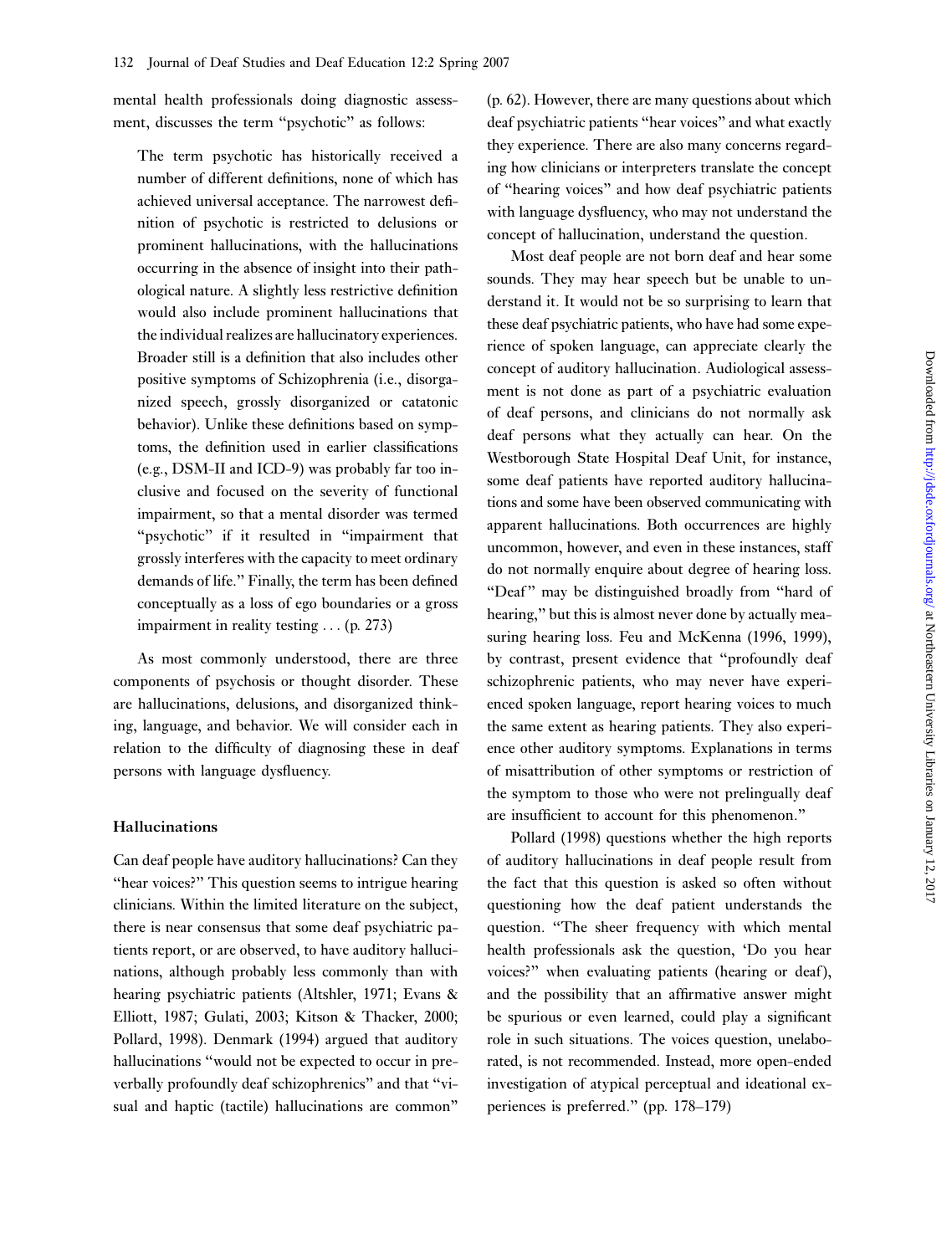An enquiry into auditory hallucinations is a routine and expected part of a mental status examination, and psychiatrists will generally assume that their patient at least understands the question. This assumption should not be made with deaf psychiatric patients, especially those from the traditionally underserved group. Sometimes these people have been asked this question so often that they learn to respond ''yes'' without understanding the concept. This may reflect the ''empty nod'' problem, the fact that many deaf persons routinely answer ''yes'' to questions they do not understand so as not to appear ignorant. Sometimes the clinician, who is unfamiliar and uncomfortable with the communication dynamics, takes the ''yes'' answer at face value rather than probe into language and psychological domains they are unprepared for.

With some language-dysfluent, psychologically unsophisticated (Glickman, 2003) deaf patients, it may not be clear how they understand the question. Do they distinguish hallucinations clearly, for instance, from thinking, speech, dreaming, or environmental sounds? Do they understand that the clinician is referring to hearing voices when there is no "real" speaker? If they do not have the language skills, these distinctions are difficult to make.

There is no standard way to sign auditory hallucination in ASL. There is an English sign for hallucinate which is only useful if the patient knows that sign and concept. To convey the concept in ASL, the clinician or interpreter usually has to act out the process of hearing a voice that is not there. The person might sign VOICE or SPEAK and then use a classifier to show SPEAKING in the visual field. The person would also have to assume the role of someone having a hallucination, look here and there in response to this stimuli, perhaps sign NOTICE or indicate it with eye gaze, perhaps respond back to the unseen voice. The person might add the sign for IMAGINATION or note that there are PEOPLE NONE in the actual area. This might have to be acted out and described several times with the concept developed in interaction with the deaf patient. This sign interpretation of ''hear voices'' itself calls for considerable ASL skill. Less linguistically sophisticated clinicians or interpreters may simply sign HEAR VOICE or HALLUCINATE, an ambiguous and unclear idea that can easily be understood by the deaf person as a reference to their ability to hear speech. Indeed, asked in this unsophisticated manner, one can readily expect an answer such as ''NO, ME DEAF.''

There are other reasons why the patients' selfreport of hallucinations alone should be taken skeptically. On the Westborough Deaf Unit, staff have seen patients report that they hear voices but provide no behavioral evidence of it. When people are hallucinating or ''responding to internal stimuli,'' there are usually behavioral signs. They seem distracted. Their eye gaze darts around. Sometimes they communicate back to the perceived voice. We have also had patients whose pathology consists in imitating the pathology of others. These patients report voices after seeing someone else do so. These same patients may, for instance, develop an ''eating disorder'' after observing a peer display this problem.

Some patients tell staff what they think staff want to hear and because of language and cultural differences develop confused perceptions of what they think staff expect from them. Sometimes the language output from hearing staff is as bizarre as any that might come from deaf patients. The worst example of this we have come across was that of a deaf psychotic woman that a colleague and I interviewed in a hearing psychiatric ward where no one signed well. She was observed signing to a staff person "YOU KILL ME" repeatedly, and the staff person, who did not understand her at all, nonetheless smiled brightly and nodded her head up and down in an apparent effort to show support. One trembles to imagine how the deaf patient made sense of this ''insane'' behavior from her staff. Her answers to questions raised during our clinical interview were very confused, but given her environment, who is to say what is *normal*?

The problem of how the deaf patient understands the questions being asked must be attended to with a diligence that most hearing nondeafness specialists are unaccustomed to. They usually have no reason to question whether the concept of hallucinations is understood, and they are used to interviewing at a pace that does not permit close attention to the interviewers' language. Skilled deafness interviewers know that close, careful attention must be given to how concepts are conveyed, especially with regard to phenomena,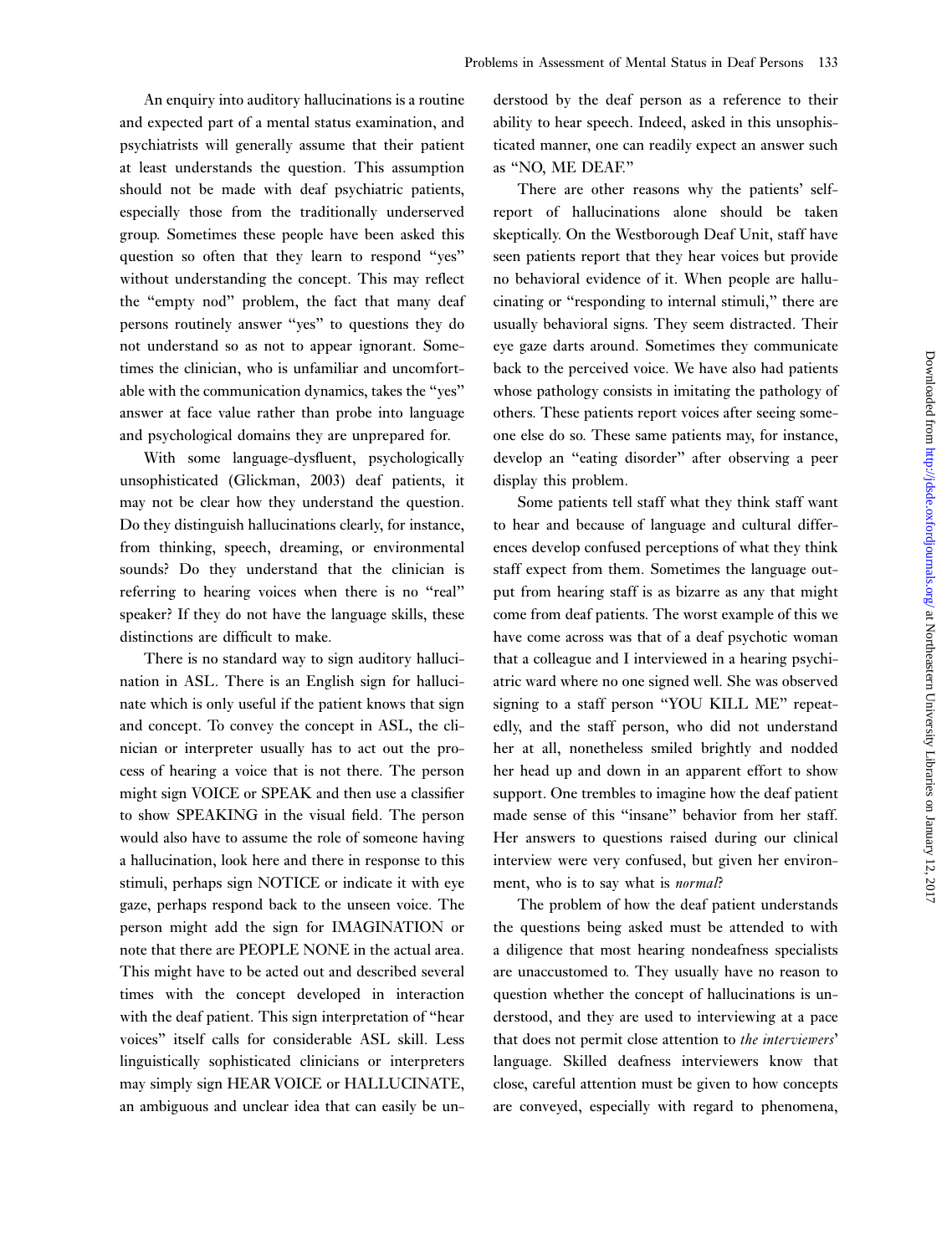such as auditory hallucinations, which may be unfamiliar and difficult to interpret. This should be an important topic of discussion whenever clinicians untrained in deafness are working with sign language interpreters.

Evans and Elliott (1987) note that deaf psychiatric patients may also confuse sounds associated with tinnitus (ringing in the ears) with hallucinations. They also believe that deaf people who report auditory hallucinations are most likely postlingually deafened. ''In our experience, auditory hallucinations occur rarely in pre-lingually deaf persons; if they occur, they are more frequently found in persons who became deaf after language was established. Visual and haptic (tactile) hallucinations occur more often than auditory hallucinations in the mentally ill deaf patients we have seen.'' (p. 86)

What about visual hallucinations? Besides Evans and Elliott (1987), Critchley, Denmark, Warren, and Wilson (1981) present a study of 10 profoundly deaf schizophrenic patients who, they say, experienced visual hallucinations. However, their study is filled with caveats regarding their uncertainty about what role unclear communication may have played in the assessment. They add that, "as with other schizophrenic patients, it is not always possible to separate hallucinations from bizarre delusional experiences and this fact adds to our confusion.'' (p. 32)

The presumption made in this earlier literature that deaf patients with schizophrenia would be more inclined to experience visual hallucinations seems very unlikely given current understanding of the major causes of visual hallucinations. ''Seeing signing'' is not a phenomenological equivalent of ''hearing voices.'' Visual hallucinations, when they occur, suggest organic brain pathology like dementia or substance use/withdrawal (Pelak & Liu, 2004). Without these kinds of problems, clinicians should look beyond self-report for behavioral evidence of visual hallucinations. Staff on the Westborough Unit had one instance in which they concluded that a patient was probably having visual hallucinations but they could not be sure. This deaf, language-dysfluent woman with schizoaffective disorder complained continuously about voices, was seen on a daily basis talking and signing back to unseen presences, was clearly distressed by this experience, and got better with a change in antipsychotic medication. The patient was prone to stopping

in the midst of some activity, turning abruptly to her side, signing and yelling SHUT-UP or FINISH. She would say she was talking to a family member. This patient could not explain or label her experience, but her behavior and report provided considerable evidence for hallucinations. Whether they were visual, auditory, or just "felt" was not clear.

The writer has been the Unit Director and psychologist on this Deaf psychiatric unit for, at the time of this writing, over 10 years and during this time has seen very few cases of unambiguous hallucinatory experiences of any sort in deaf patients. I agree that the phenomenon occurs, but more often than not I believe misjudgments are made by clinicians who do not attend sufficiently closely to the language dynamics. By contrast, unusual and bizarre beliefs, to be discussed shortly, are seen more commonly.

What should staff conclude when they observe patients signing to themselves and ''laughing inappropriately?'' It's customary for nursing and clinical staff to interpret this as ''responding to internal stimuli'' which is shorthand for psychosis. One assumes that in nondeaf settings, there would be few people who would challenge such inferences. Extra caution should be taken, however, in drawing this conclusion with deaf persons with extreme levels of language deprivation. A small number of the patients seen on the Deaf Unit were functionally nonverbal and relied upon visual–gestural communication and home signs. Two of these persons treated in recent years were frequently observed gesturing to themselves, smiling or laughing for no reason that staff could perceive. One of these patients had been, in fact, treated with Haldol, an older antipsychotic drug with unpleasant side effects, for many years, but after he was on the Deaf Unit for several months, staff concluded he was not psychotic. For such language-deprived and isolated people, how can we say whether "talking to oneself" is abnormal? From a human perspective, their life experience is so abnormal that it becomes impossible to determine what constitutes a sane response.

It is safest to evaluate conservatively, to look for multiple indicators of thought disorder. Gulati (2003) emphasizes this important point. ''In diagnosing psychosis, it is safest to rely on unambiguous evidence such as religious delusion, spontaneous statements of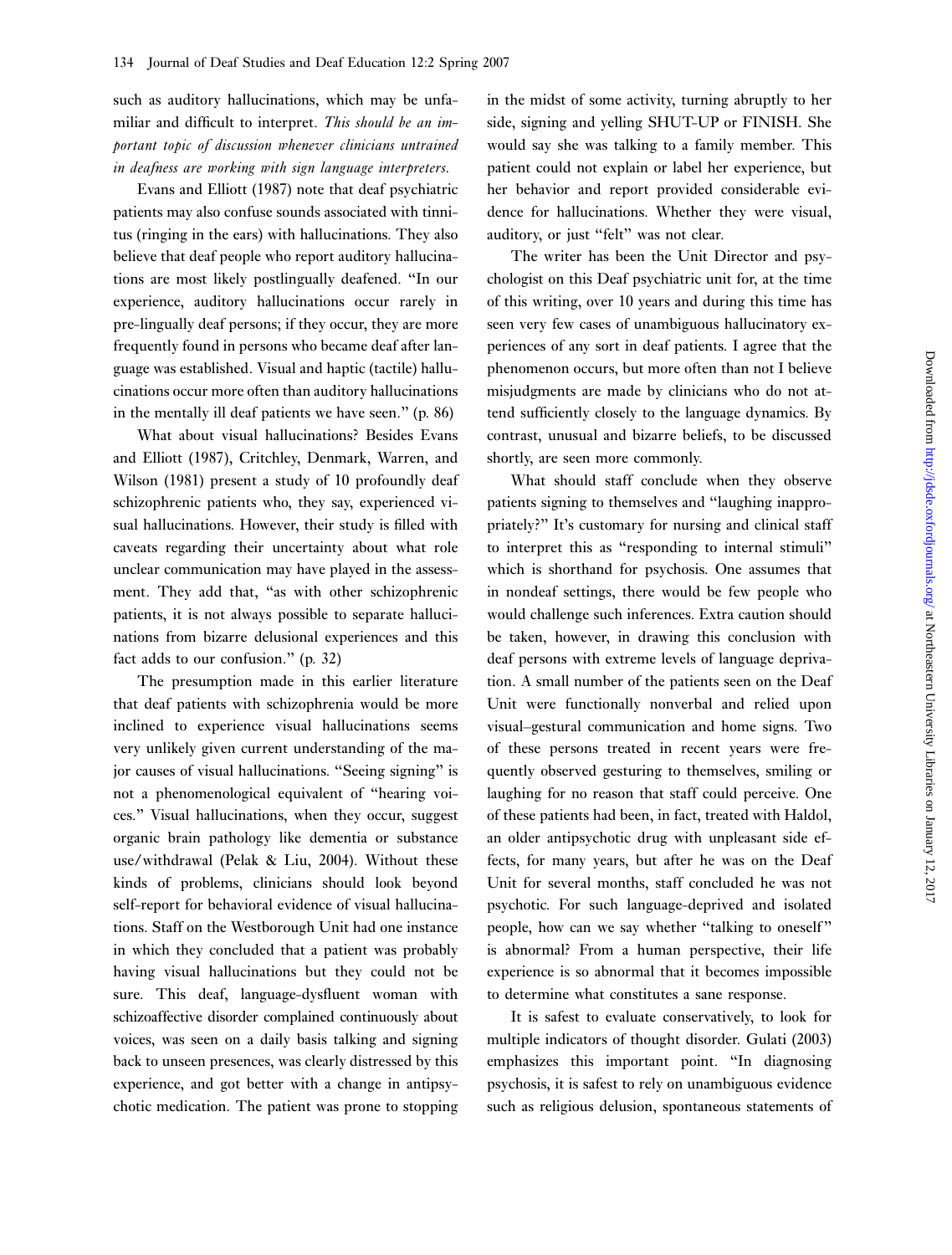hallucinations, documented bizarre behavior, and the presence of ideas of reference, particularly in patients with non-fluent language. It is essential to assemble the broadest base of information and the assistance of collateral contacts ....''(p. 72)

In summary, the question of whether deaf people have hallucinations must be broken down into more detailed questions as follows:

1. How are the concepts being conveyed into sign or gesture? How confident can the clinician be that the concept of auditory hallucinations is understood by the patient?

2. Might the deaf patient (especially the patient with language dysfluency) be answering yes to cover up a lack of understanding or because of confusion about what is being asked?

3. How does actual degree of hearing loss and onset of hearing loss relate to the ability to experience auditory hallucinations?

4. Might the patient be confusing tinnitus-related experiences with hallucinations?

5. What is the normal thinking experience for deaf persons with severe language dysfluency and communication isolation? If these people "talk to themselves," what does this mean?

6. Is their evidence for auditory hallucinations beyond the patient signing or saying ''yes'' in response to the question? For instance, is preoccupation with internal stimuli observed?

7. How does the degree of experience that the clinician has with deaf people relate to the kind of diagnostic conclusions they make?

8. When deaf people actually report visual hallucinations of people signing, is this really a visual phenomenon or something else, more akin to day dreaming?

Mental health clinicians need to be more cautious in drawing conclusions about psychosis in deaf people than with hearing people. As Pollard noted above, one cannot take, at face value, a ''yes'' answer to the voices question. One needs a lot more information about the patient's language abilities, intelligence, and conceptual world. In general, one would look for behavioral indicators of hallucinations, such as eyes darting away inappropriately or the person signing or speaking to an unseen presence, before drawing this conclusion.

#### Delusions

Delusions are described in the DSM-IV as ''erroneous beliefs that usually involve a misinterpretation of perceptions or experiences.'' The most common delusions are persecutory or referential. In persecutory delusions, ''the person believes he or she is being tormented, followed, tricked, spied on or subjected to ridicule.'' In referential delusions, ''the person believes that certain gestures, comments, passages from books, newspapers, song lyrics, or other environmental cues are specifically directed at him or her." The DSM-IV acknowledges that ''the distinction between a delusion and a strongly held idea is sometimes difficult to make and depends on the degree of conviction with which the belief is held despite clear contradictory evidence.'' (p. 275) When deciding what is a delusion and what is a personal or cultural belief, clinicians are urged to consider culturally attributed meaning of phenomena. For example, the idea that one is ''possessed by the devil'' may be delusional in one context, normative in another.

Clinicians who work with deaf people understand now that the Deaf Community is a subcultural group with its own language and normative expectations. Culturally Deaf and hearing people would tend to hold different beliefs about some issues such as the meaning of deafness itself, and one hopes that even culturally insensitive hearing clinicians would not describe as delusional a deaf person who supports the cultural view of deafness. But consider what the reaction of hearing clinicians untrained in deafness might be to deaf people who espouse beliefs within a Deaf culture frame of reference, such as beliefs that deafness is good, speaking is unnecessary and oppressive, signing is preferable to speaking, hearing aids and cochlear implants are oppressive attempts to fix something that is not broken (or, more extreme, forms of cultural genocide), a deaf child is preferable over a hearing one, and hearing people have been victimizing deaf people for generations. These may be extreme reductions of complex issues, but many deaf people argue these points. To culturally hearing clinicians hearing these beliefs for the first time, they may seem, if not delusional, at least peculiar.

The danger of misdiagnosis is not mostly likely to occur when articulate deaf people espouse politically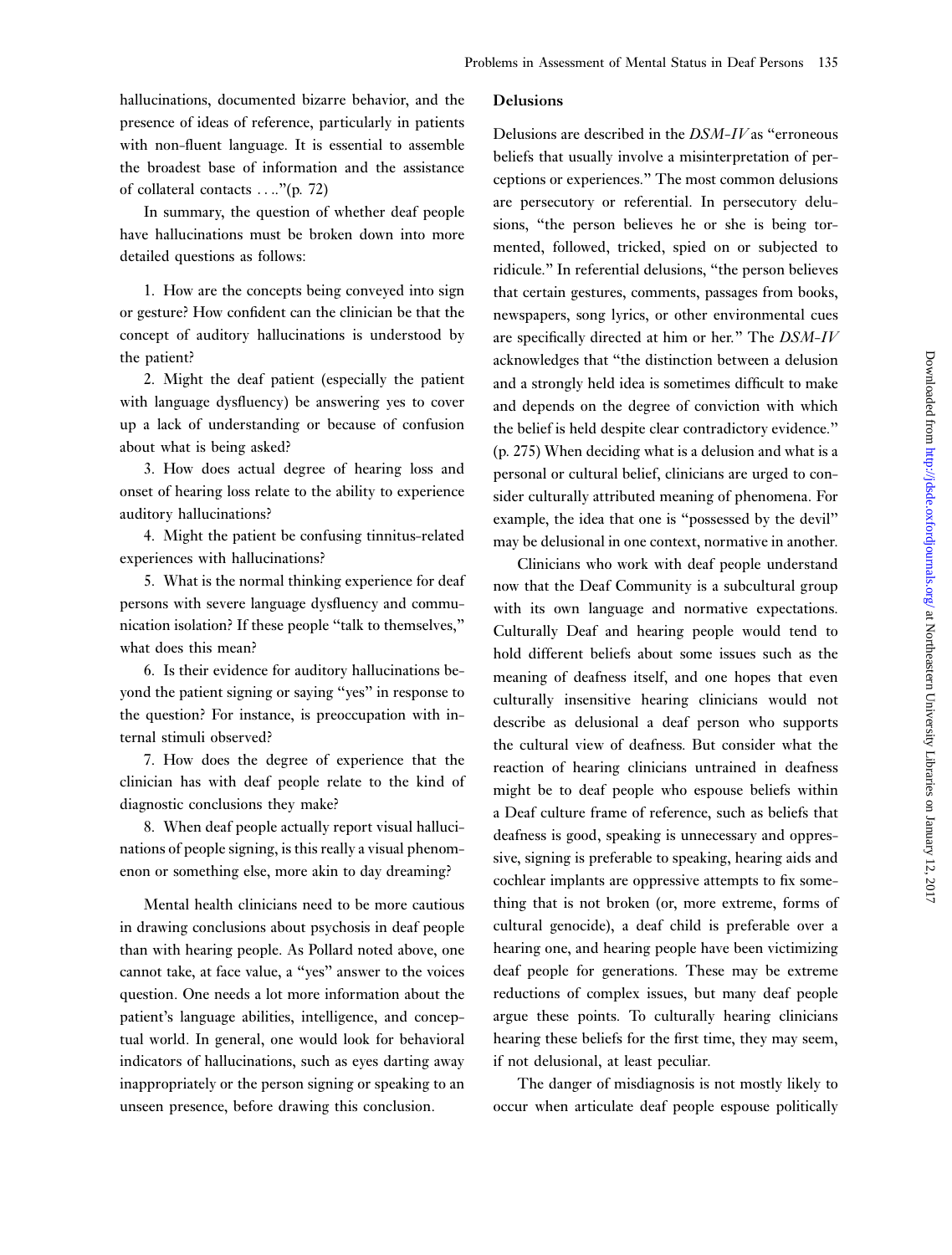unpopular views. It is more likely to occur with socially isolated, language-deprived deaf people with poor social skills and poor understanding of larger socially sanctioned shared meanings. For example, the Deaf Unit has treated persons arrested and charged, and sometimes convicted, of sexual crimes when they approached people in an ''inappropriate way'' asking for sex. Deaf people who communicate mainly through visual–gestural communication may be graphic in their solicitations of sex, and this can frighten hearing people who call the police for assistance. The socially isolated and unskilled deaf person is very vulnerable to having his or her intentions misunderstood and finding himself/herself in a psychiatric hospital or, worse, a jail after such incidents. When these deaf persons were hospitalized on the Deaf Unit, the "treatment" really consisted of the social skill education that they should have received at home and in school. It also consisted in educating players in the patient's network about his or her language and social deficits and advocating for appropriate interventions.

Delusions that are considered ''bizarre'' are thought to be diagnostic of psychosis. The person who believes, for instance, that the FBI is sending messages to him through the television is, by definition, psychotic. Deaf Unit staff do see deaf persons with bizarre beliefs like this. One deaf patient believed that Osama bin Laden was sending him personal messages. Another believed so passionately that God was sending him on a mission to marry a particular person that he stalked and harassed her, leading to his arrest for this crime. In the hospital, he attributed his arrest and subsequent hospitalization to trials that God put before him to test his faith, like Job. He saw all the mental health people as essentially in league with the devil to foil his God-sanctioned marriage plan. Another patient saw special messages embedded in the captioning on the television. These persons, the staff felt confident concluding, were psychotic.

Much more common than bizarre delusions, in deaf and hearing people, are systematic mistakes in interpreting or judging reality so that patients attribute hostile intent when there is none. Deaf people are making these judgments, it must be remembered, in a context of not being able to determine what hearing people actually are saying. They also quite frequently have a much poorer fund of worldly information, including common understandings of human psychology. The concept, for instance, of ''point of view,'' and the idea that we can disagree but both have reasonable opinions, may be alien. Staff often have to teach patients the idea that thoughts, feelings, and behaviors are different. The idea that one can feel angry without becoming aggressive may be entirely new to them and quite difficult to accept.

We know that nonverbal communication rules differ for culturally Deaf and culturally hearing people. Hearing staff need constant reminders that deaf patients are attending closely to their body language. But even patients who have a clear idea about Deaf culture may not necessarily understand the concept ''crosscultural conflict.'' Given all these information and skill deficits as well as cross-cultural differences, it may be quite easy for a deaf person to misattribute a hearing person's lack of eye contact, turning away from them, or facial grimace as evidence of hostility. Hearing people who do not appreciate the social and power differences between hearing and Deaf people and between staff and patients may be quick to draw conclusions about paranoia, but sometimes hearing people are talking about deaf people and not always with the deaf person's best interests at heart.

The worst example I have seen of this was that of parents who hid antipsychotic medication in the food of their language-deprived deaf adult son. This son hated the medication and came to be suspicious of his mother's cooking, hovering over her as she prepared his meal. Attributions that he was ''paranoid'' were included in the psychosocial information the Unit received, and he was, indeed, quite reluctant to take any medication and very difficult to reason with (his lack of language skills making this even worse). The deaf patient placed in an all hearing psychiatric context is not delusional for feeling unsafe because such environments do put deaf people at high risk for misdiagnosis, mistreatment, and interventions like restraint and seclusion (National Association of State Mental Health Program Directors Medical Directors Council, 2002). Even ''high-functioning,'' college educated, English-fluent deaf people can be victimized in these settings (DeVinney, 2003). The perceived "paranoia" of some deaf patients must always be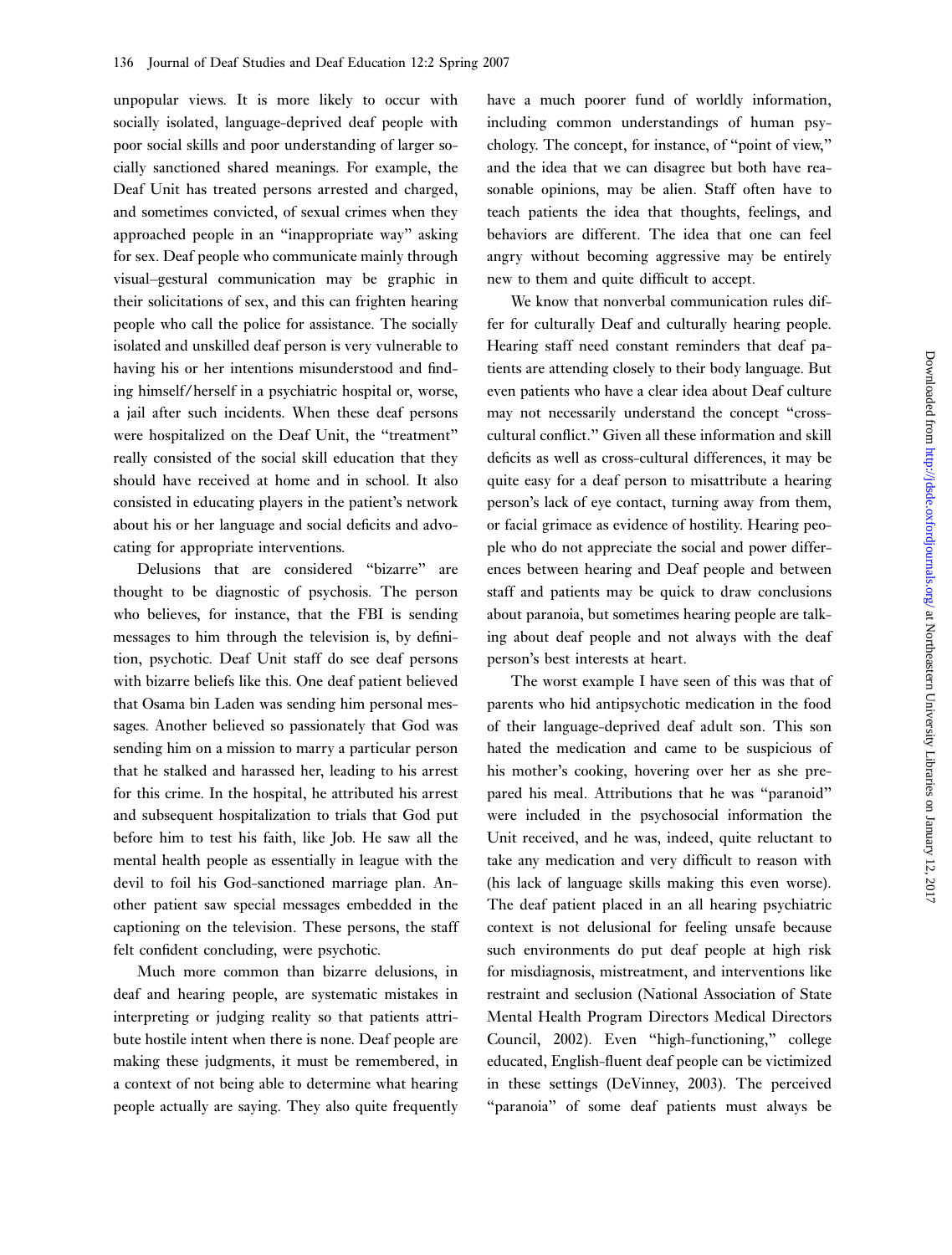understood in the context that sometimes ''they'' do not understand you, are not sympathetic to you, and are inclined to interpret your behavior as pathology.

In a Deaf psychiatric treatment setting, where Deaf and hearing staff and patients interact each day, the opportunities for cross-cultural conflict are enormous. If the program is fortunate enough to employ articulate and thoughtful Deaf persons, then some of these differences may be exposed. For instance, a Deaf style of discourse is often described as ''blunt,'' but to hearing people this bluntness can appear harsh. When Deaf people are communicating with deaf persons with poor language skills, the need for clarity and bluntness is even stronger. For example, a deaf patient with poor language complains that she is not getting enough food, and the Deaf staff person points out that she is eating so much she is getting fat. The cultural naive hearing clinician reprimands the Deaf clinician for being insulting and then tries to correct the problem by meeting with the patient and ''beating around the bush'' about the patient's weight problem. The Deaf staff person knows that the patient will not understand this subtle *hearing* discourse style, but does that mean that bluntness is always appropriate? What if the bluntness is insulting, as calling someone fat can be? An easy cross-cultural conflict for Deaf and hearing people to have is for the Deaf workers to argue that a blunt style is culturally appropriate and for the hearing workers to argue that insults, justified as bluntness, are never therapeutic. This argument can easily take the form of Deaf staff arguing they are oppressed by culturally insensitive hearing clinicians and hearing staff arguing that the Deaf staff are clinically unskilled. These subtleties also make cross-cultural supervision particularly complex.

It is very easy for hearing people to judge Deaf people as paranoid because, unless they have had a great deal of sensitivity training, hearing people do not see their own biases and do not perceive how their own behaviors may not be benign. Indeed, hearing people who work with "the deaf" often like to think of themselves as kind, giving people (Hoffmeister & Harvey, 1996) and can be shocked and astounded to discover that Deaf people do not perceive them that way. A deaf patient placed in a hearing psychiatric setting, or a deaf staff person working alone among hearing peers, is vulnerable to being perceived as hostile merely for not appreciating sufficiently the efforts hearing people think they are making to accommodate the deaf person. If the deaf person assertively insists upon communication inclusion, this can become very threatening to hearing people especially when they realize that communication inclusion asks more of them than procuring an interpreter. Real communication inclusion will require hearing people to communicate differently. As with any minority–majority group dynamic, the power differences influence perceptions of reality; but it is generally the dominant group that defines reality, such as deciding who is paranoid.

Delusions are misperceptions and misinterpretations of social reality that are not corrected through reason. On the Westborough Deaf Unit, staff see patients who are clinically paranoid, who have delusions of reference or persecution, much more frequently than they see persons with bizarre delusions or unambiguous hallucinations. The symptoms are more commonly subtle than obvious. Patients rarely make the claim that ''you are all trying to kill me!'' They are more likely to conclude ''you are mad at me'' when staff are not or think that staff are having meetings to plan ways to trick or control them when staff intentions, from their perspective, are benign. Some patients isolate themselves in their rooms, avoiding therapeutic activities, and some are guarded and defensive when attempts are made to probe how they feel. One patient who was constantly losing or giving away her clothing was just as constantly accusing staff and other patients of stealing from her. Her belief that a peer was stealing her clothing actually lead her to attack the peer. If this happens repeatedly and if the patient cannot be reasoned with, a conclusion about paranoia is justified. In a Deaf treatment setting, where there are articulate Deaf clinical staff able to challenge hearing assumptions and biases, these conclusions are likely to be drawn more carefully. In hearing psychiatric settings, conclusions about paranoia flow easily from a culturally hearing perspective about deafness. Conclusions drawn without cross-cultural understanding are as dangerous in a Deaf–hearing context as they are in any other crosscultural situation.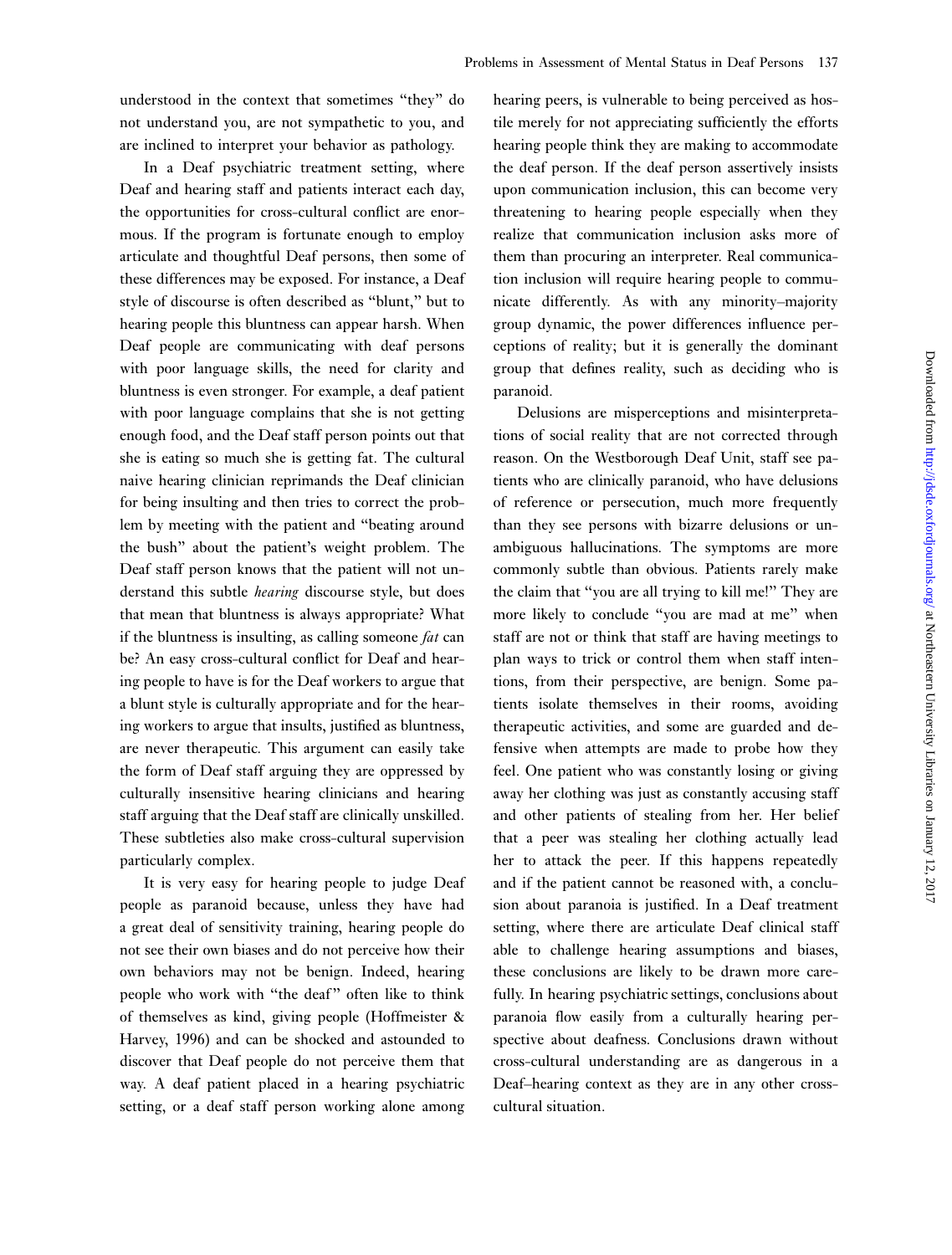## Disorganized Thinking, Language, and Behavior

The most difficult symptom to evaluate in deaf patients with language deprivation is that of disorganized thinking and language. Psychiatrists judge the quality of patients' thinking based on their language output. Language dysfluency in deaf people can be related to language deprivation or thought disorder or both, and it can also be related to brain disorders such as aphasia (Poizner, Klima, & Belllugi, 1987), and as a field we are at very beginning stages of parsing out the differences.

The kind of thought disorder commonly found in persons with schizophrenia is well summarized by Torrey (2001) as ''a frequent inability to sort, interpret and respond'' (perceptual phenomena) (p. 42). He compares what happens in the brain of the person with schizophrenia to a switchboard operator who does not connect the right caller with the right receiver. There is a disconnection between what the individual perceives through any of the senses and how the person makes sense of these perceptions. The person can then not organize thoughts into an organized, logical sentence structure. Torrey gives this example of a sentence, written by a person with schizophrenia, showing disconnectedness and loose associations:

Write all kinds of black snakes looking like raw onion, high strung, deep down, long winded, all kinds of sizes. (p. 47)

This sentence shows language dysfluency, but it is not a sentence one would expect to see written or signed by a deaf person whose language dysfluency relates to language deprivation. The sentence, for all its illogic, is still grammatical. One would not think, hearing or reading this sentence, that the speaker does not know English, but rather that something is wrong in the person's mind.

There are other well-known kinds of language deprivation related to thought disorder seen in persons with schizophrenia. Some of these are the following.

1. Loose associations: there is only a marginal connection between one idea and the next.

2. Concreteness: an inability to appreciate abstract thought.

3. Impairment in logical, cause and effect reasoning.

4. Neologisms or made up words.

5. Clanging: making connects between words based on sound rather than meaning.

6. Thought blocking: the flow of the persons' thinking stops because they become stuck on a word or idea.

Because the psychotic person is not organizing and integrating their experiences well, there is often a disconnect between what they say and their emotions and emotional expression (their affect). The person may say he is happy but have a sad or anxious facial expression. Emotional expression may be minimal (*flat* or blunted) or rapidly changing (labile) and not seem to fit with the experience being described. When you interact with a person who is psychotic, you can have the experience that he/she is not ''grounded'' or "there" and therefore that his/her behavior is unpredictable. Deaf people who are severely language deprived live in a very different conceptual world, but they are not psychotic. For example, their ability to experience and express emotions and the quality of their human relatedness, their ability to form emotional bonds with other people, may be excellent.

To analyze the language patterns of deaf psychiatric patients better, we have been, with the appropriate permission, videotaping them and then analyzing their language output. Our intent is to study the kinds of language errors the patients made, just as Thacker (1994, 1998) did in her studies but with more attention to the differential diagnosis of language dysfluency related to thought disorder vs. language dysfluency related to language deprivation. Returning to Juanita, the patient presented at the start of this article, we found these kinds of language errors in her signing:

1. Vocabulary. Very limited (impoverished) vocabulary, with many signs used incorrectly. Juanita's vocabulary is largely limited to concrete objects and actions and descriptions she has experienced directly, but even here it is surprisingly limited. For instance, she knows the signs for only some of the food she herself eats. She knows the signs for FISH, MOTHER, BANANA (although she cannot distinguish it from a plantain) but not more abstract concepts like GOVERNMENT, VOTE, INDEPENDENT, INTERPRET, ASSESS or even such a common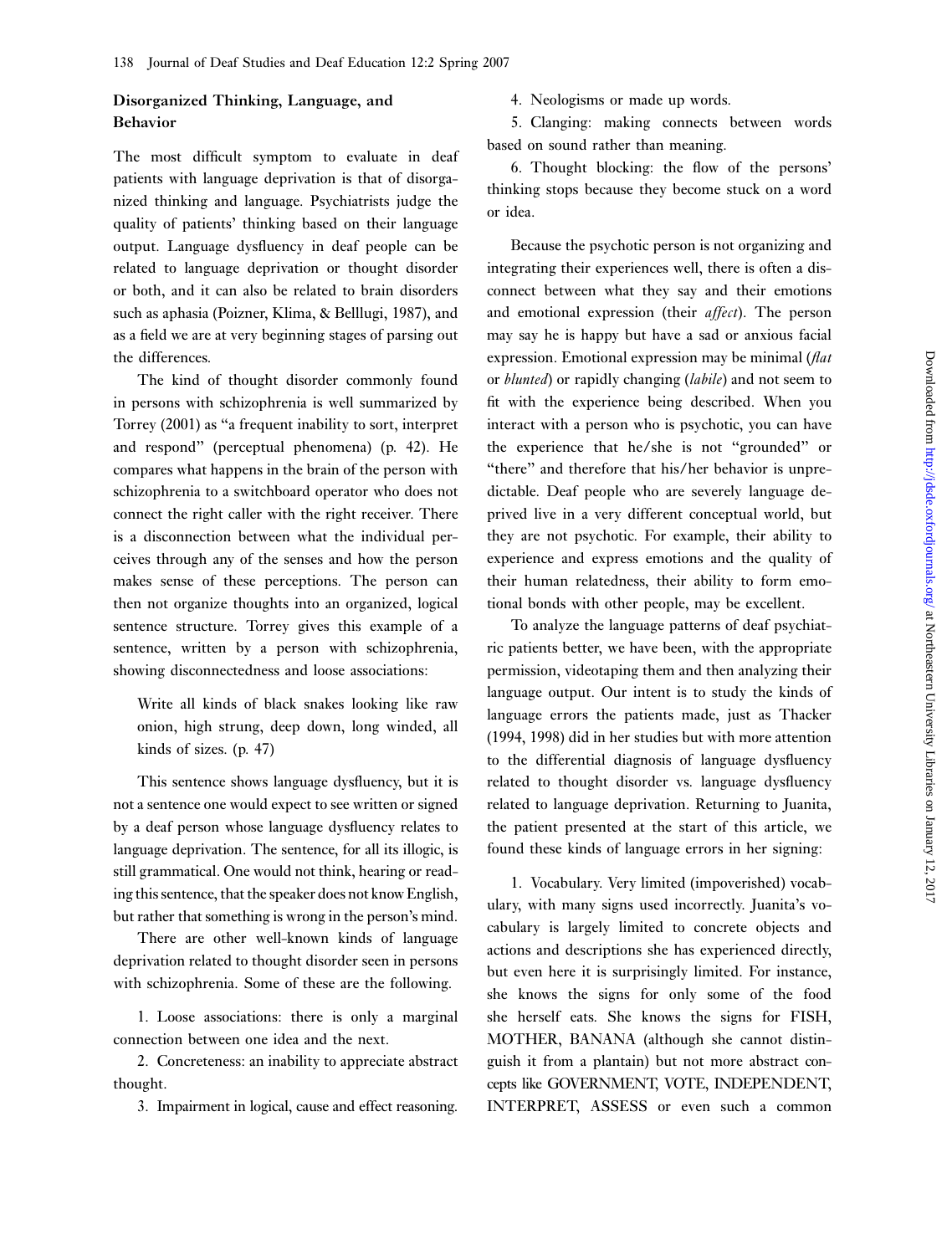sign as DECIDE. She uses the sign ''IF'' as a gesture to mean UMMM or I'M THINKING or I KNOW WHAT TO DO. She overgeneralizes the use of the sign SORRY saying it so often that it appears to be a learned response, like the ''empty nod,'' rather than an expression of regret.

2. Time. Juanita uses almost no time indicators. She does not know the days of the week or months of the year. She has memorized the year of her birth but she does not now how long ago that was. She does not understand YESTERDAY or TOMORROW or MONTH or YEAR reliably. To use a calendar with her, you point to today, indicate the sun going up and down or her sleeping and waking up, then gesture the number of times this happens, to help her see the immediate future or past. She certainly does not use ASL number incorporation like TWO-WEEKS-FROM-NOW or FIVE-YEARS. She does not establish tense and communicates mainly in the present tense. Sometimes she will use general signs for PAST and FUTURE, but she cannot break this down further. She will sometimes sign FINISH to indicate ''alldone" or "all-over" but not to establish the past tense. Her stories have no sequential organization to them. She jumps back and forward in time without any logical reason and does not appear to understand she is doing that.

3. Spatial organization. Juanita does not make correct use of the visual field, organizing information spatially. In her story, she established the town of Framingham in one place but never referred to it again only to use the same spatial location to talk about Puerto Rico. She attempted to list family members on her fingers but repeated the same finger for different people, moved the people on to different fingers, skipped fingers and never referred back to anything she established. She can use very simple sign directionality (YOU-GIVE-ME, YOU LOOK-AT-ME) and she will ''give the finger'' to a person set up in space, but after establishing a person in space, she "drops" them. This is equivalent to the pronoun ''he'' disappearing from an English sentence. She does not use more complex spatial modifications like I-GIVE-TO-EACH or I-GIVE-TO-ALL. She has difficulty indicating plurality. She does not use space to indicate more than one. She does not sign, for in-

stance, 7 CHAIR or CHAIR 7 (seven chairs) or even use the sign for chair with a classifier marker to indicate many. If she indicates plurality at all, it would be by signing CHAIR repeatedly. She rarely uses a classifier. She can only count to 12 and cannot manipulate numbers.

4. Syntax. She does not use the ASL topic– comment structure. She does not establish subjects and then comment on them. She does not use pronouns or use any consistent subject-verb-object (I GIVE-YOU BOOK) or object-subject-verb (Book I-GIVE-YOU) structure. Because of the absence of time, space, and grammatical features, she cannot give an organized narrative or story. She is quite difficult to understand, even for fluent signers, until one gets to know her and learns her limited repertoire of topics. Juanita has a small number of concerns, which she repeats regularly.

5. She mixes sign with gesture and pantomime. For example, when talking about cutting up vegetables or dancing, she will act it out. Because she relies so heavily upon gesture or nonverbal communication, English translations are very approximate.

Overall, her communication appears to resemble a series of pictures presented in the present tense, organized loosely as a kind of collage. Her language is almost a steam of consciousness (i.e., Picture, Picture, Picture) with minimal organizing principles. While she incorporates sign in brief phrases or sentences, and even an occasional English word (e.g., fingerspells R-I-C-E), her language is almost completely devoid of grammar. In particular, her sign order (syntax) is confused and key grammatical features are missing. By inference, we assume her thinking is similarly unstructured.

Does this language problem represent a thought disorder? Is Juanita psychotic? Although Juanita's narrative is confused, what's most striking is the lack of formal grammar. Hearing persons who are psychotic can be very disorganized but they do not typically lack language markers such as tense or time vocabulary. Their sentences will usually contain subjects and verbs, if not other structures. Their vocabulary might be simple or extensive, depending mainly on what their vocabulary was like before they became sick.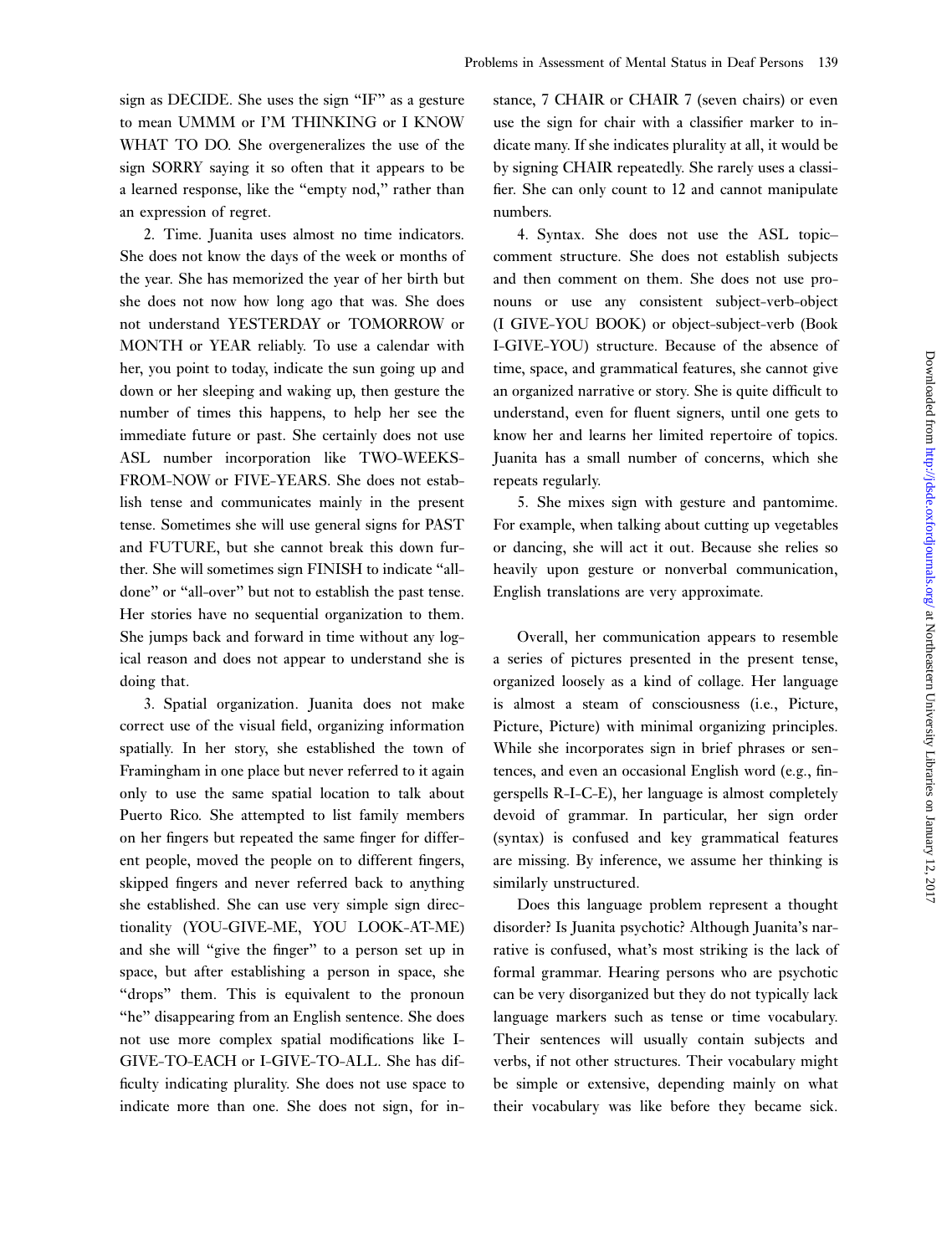A highly educated psychotic person is likely to still have a rich vocabulary. When you listen to a psychotic hearing English speaker, you do not imagine he/she does not know English. You recognize that his/her thinking is off. A fluent signer watching Juanita, by contrast, will immediately recognize that she is a poor user of sign language.

Can Juanita's language pattern be accounted for in another way? Might it stem from her cognitive limitations such as her mental retardation? Juanita has had cognitive testing numerous times, and the results have been reasonably consistent. She tests in the mildly to moderately mental retardation range using nonverbal intelligence tests. Her cognitive functioning is fairly uniform, suggesting global impairment (mental retardation) rather than specific learning disabilities. We know from cognitive testing that Juanita's brain has difficulty putting things in order by time or space. We know from looking at her sign language use that she has trouble telling a story sequentially and in manipulating the signing spatial field. This brain pathology likely contributes to her language difficulties. However, psychological assessment cannot tell us what caused her language problems, only that she has language and other cognitive problems.

Another important diagnostic clue is that Juanita's problem is developmental. She did not have better language skills and then lose them. This fact weighs against the conclusion that her thinking is caused by mental illness or an acquired aphasia. If we observed a dramatic decline in language functioning, this would certainly suggest a psychiatric or organic disorder.

Juanita's behaviors give us other diagnostic clues. Her emotional expression is appropriate. Her behaviors can be impulsive and dangerous but they are not bizarre. Indeed, even her disruptive behaviors are remarkably predictable after you get to know her. Most importantly, she appears to have a quality of ''relatedness'' with people. She forms friendships. She has appropriate relationships with staff. When you interact with her, you have a sense of a very simple or childlike person, but one who has a stable personality structure and behavior pattern. She does not ''feel crazy.''

The cognitive limitations as demonstrated by psychological assessment, the language problems as demonstrated by detailed linguistic analysis, the fact that her problems are developmental, and the absence of disorganized behavior or inappropriate affect together lead to the conclusion that her language dysfluency is not likely to be due to mental illness. To conclude that she is mentally ill, we need evidence besides her language difficulties, and the evidence is not there.

## Other Language Examples

Even though Julia has mental retardation, her language sample is fairly representative of what we see in patients we have come to conceptualize as ''language dysfluent due to language deprivation.'' For example, here is a sample of language from another patient of near average intelligence.

Question: YOUR FAMILY. DEAF. HEARING. WHAT? EXPLAIN. (Tell me about your family? Are they hearing or deaf?)

Patient: HEARING, MY FATHER LIVE (wrong handshape for live) MY FATHER LIVE M-A-S-S. (points right) B-E-V-L-Y, NEAR BOSTON (points right) MOTHER LIVE LIVE MOTHER W-O-R-C-T-E-R W-O-R-C-T-E-R M-A-S-S (points right, same as before.) BROTHER BROTHER T-O-M- T-O-M LIVE, M-A-N-A-I-E-D FIELD NEAR P-A-T-R-I-O-T FOOTBALL FOOTBALL THROW-FOOT-BALL (points right, same as before) S-T-A-D-I-U-M (points right again) THROW-FOOTBALL

So far this patient is not communicating well but he is understandable. He is using short sign phrases and sentences. He repeats signs unnecessarily, uses an incorrect handshape for a common sign (LIVE), uses signing space incorrectly (placing BOSTON and WORCESTER, which are at different parts of the state, in the same signing space, and then puts the stadium in the same place), and of course misspells the English names for two cities (which is a reflection of English language skills.) He does not give the English name for the football stadium in Foxboro, Massachusetts, but correctly identifies it as the place that the Patriot's team plays. When he signs, FOOTBALL FOOTBALL THROW-FOOTBALL S-T-A-D-I-U-M THROW-FOOTBALL, he is basically naming or identifying the stadium. His meaning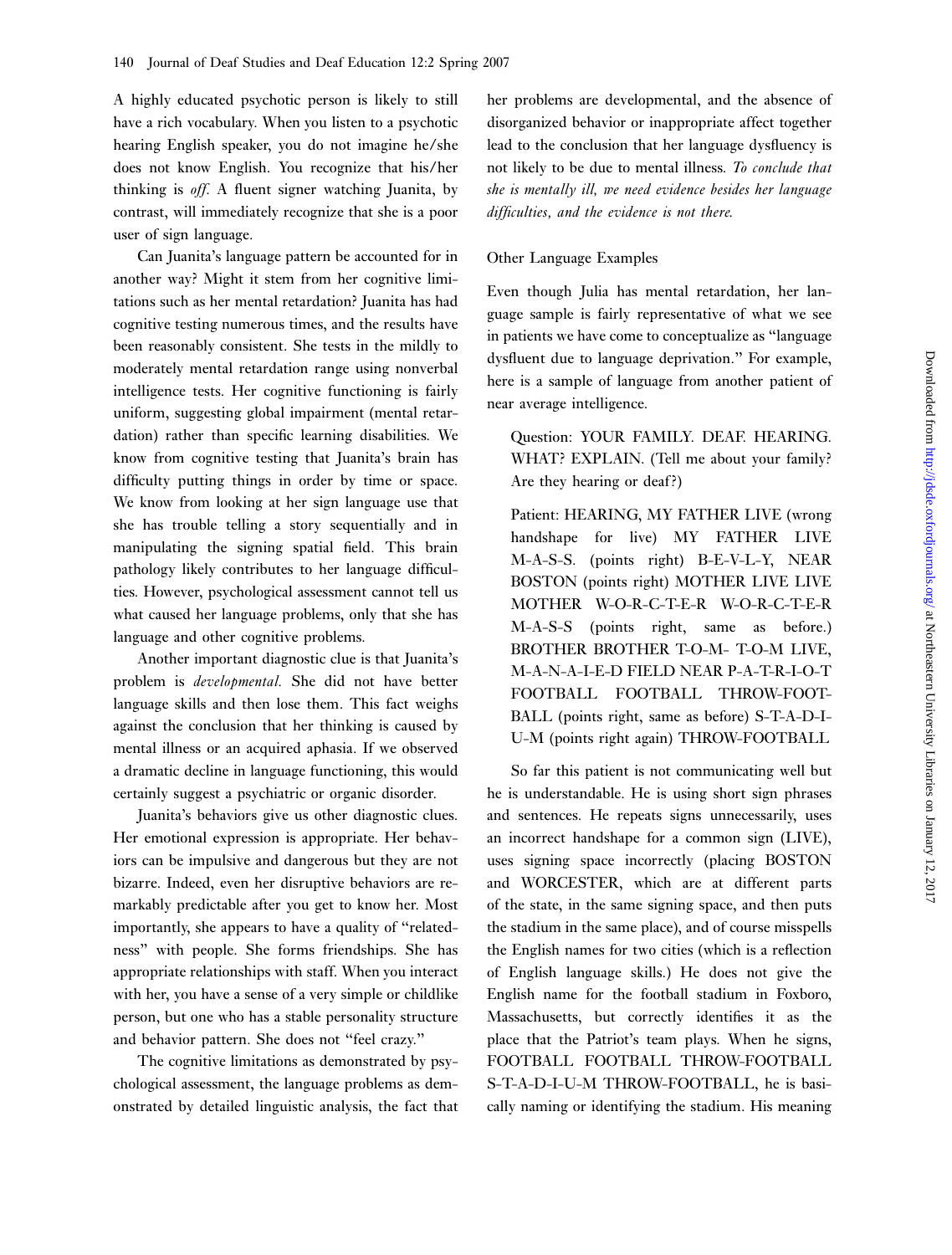is clear even though his vocabulary is poor. The segment appears to represent ASL language deficits but not a thinking disorder. Shortly afterward, however, we find this language segment:

Question: YOU HERE HOSPITAL FOR-FOR? (Why are you here in this hospital?)

Patient: E-X-GIRLFRIEND CRISIS, LIKE S-E-P-H-I-C T-A-N-K, MOVE TRUCK, ROUND, LEAKING, FOSTER HOME CHURCH. I VOLUNTEER PROGRAM. (looks down at striped, colored koosh ball he is holding) GREEN. MERRY CHRISTMAS. HAPPY NEW YEAR. HOTEL WEDDING THINK MAYBE PARTY.

In this segment, he is unable to make himself understood, and staff have to probe to obtain a coherent story from him. It is not clear what he is talking about. Most notable is the ''loose thinking.'' He jumps from talking about his girlfriend and something that happened involving a septic tank and a truck to memories of foster home and church. He then gets distracted by the green stripe on the koosh ball and associates to Christmas, New Year, and a party at a hotel. This segment does not illustrate just impaired language. It also illustrates tangential thinking and loose associations. It is suggestive of psychosis, though one needs additional data before drawing conclusions.

In another interview (not videotaped), the interviewer showed the patient a series of pictures that showed a person putting laundry into a washing machine and the machine overflowing with sudsy water. The pictures occur in a sequence representing a simple story, and the patient was asked to tell the story. The patient began by describing/miming clothing being put in a washer, and then she switched to an apparent dialogue between a parent and a child. The parent scolds, FIGHT. STOP. FIGHT. The child responds, I-LIKE ICE-CREAM. This is a tangential association from the pictures. Describing the picture of the washing machine overflowing, she laughed and signed OVERFLOW, NOT PAY-ATTENTION. OVER-FLOW. At another point, shown a picture of a man sitting in a chair reading a newspaper, she signed RE-LAX WAIT TIME 30 MINUTES. In both sentences,

the subject or topic is missing. Grammatically correct sentences would be WATER SOAP MIX OVER-FLOW. MAN NOT PAY-ATTENTION an MAN RELAX WAIT TIME 30 MINUTES. Also, in the best ASL, the 30 Minutes would have started the sentence.

Beyond the language behavior, however, the patient demonstrated some significant nonverbal behaviors. She was highly distractible and used some nonsensical comments. For instance, at one point she looked past the interviewer to the electric socket on the wall behind him, pointed at it, and appeared to be miming getting an electrical shock. She looked away frequently and her eyes darted around wildly. At one point, she glanced at her stomach, pulled up her shirt to show her stomach, and signed ''BABY,'' then a classifier handshape that may have meant umbilical cord, then ''MOTHER FATHER'' while looking very frightened. Her affect was exaggerated and grossly inappropriate for either a deaf or a hearing person. At an earlier point, asked how she feels, she signed HAPPY MUCH, but her facial expression was one of sadness.

There is evidence here of language dysfluency related to both deprivation and psychosis though the overall presentation makes the psychosis more salient. We see evidence of thought disorder in her inappropriate affect, tangential comments, extremely high distractibility, and nonsensical and bizarre comments. Language deprivation is seen in her impoverished vocabulary, short and simple sentence fragments, and lack of pronouns. Her signing was also mixed with gesture and pantomime, something that deaf languagedeprived people frequently display.

In the next example, a deaf patient signs the story of a relay race he observed. There are four players on the team. They run around a track and pass a baton to each other. Finally, one crosses the finish line.

He begins by gesturing *passing baton* and fingerspells  $R-E-Y$ , apparently intending relay. He then signs 4, 4 PLAYER (indicated with left index finger pointing to floor on right thigh; right hand U-handshape fingertips to floor diagonally and forward of the right knee) PLAYER PLAYER (signing "AGENT" touching his own body). He gestures again passing baton. He signs PLAYER 4, points in spatial locations, but creates a visually confused picture.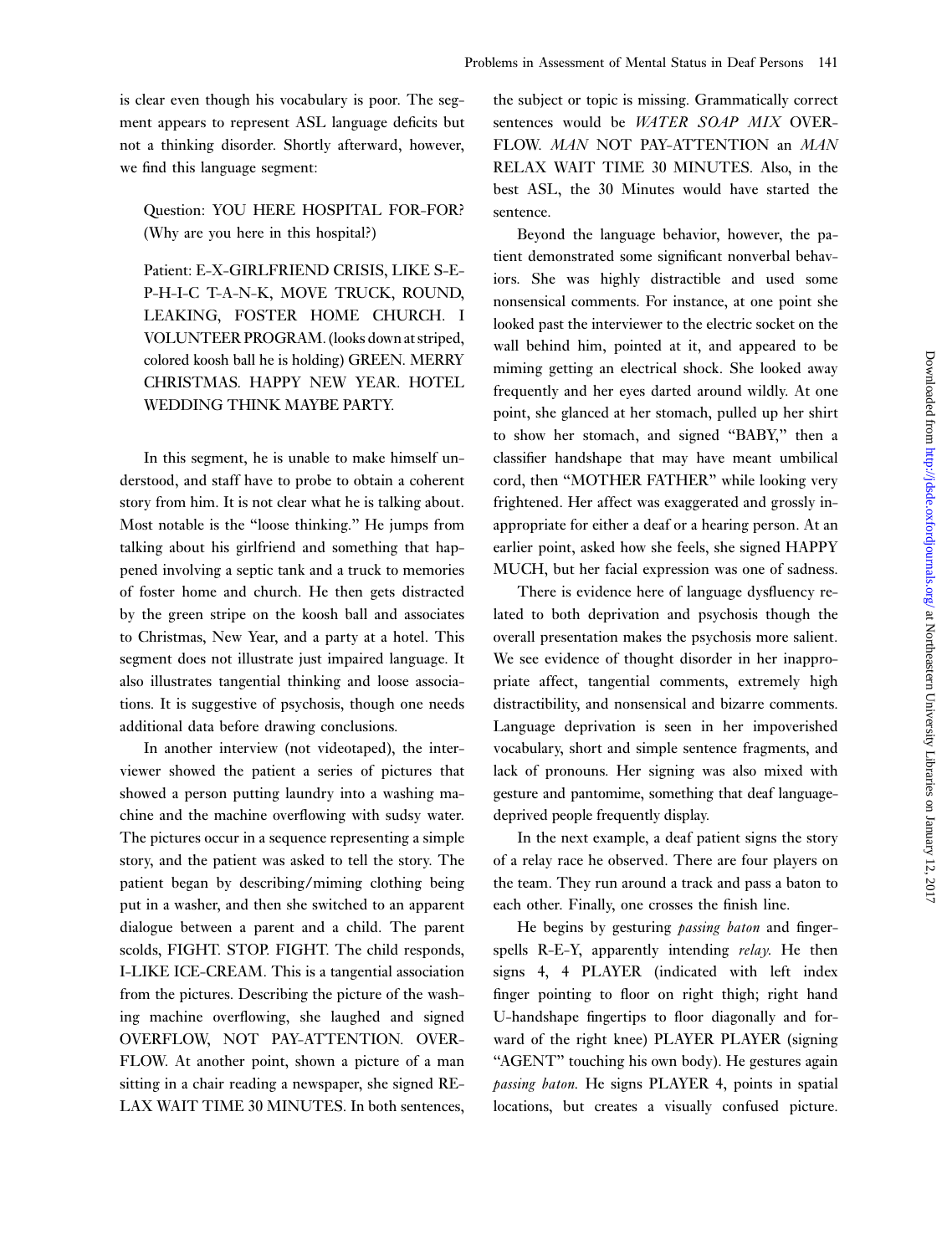He signs 4, then uses the right closed 5 handshape, drops it down as if gesturing ''GO'', changes to the right index finger and pulls it into an X handshape as if gesturing a gun going off, then, using the G handshape, signs ZOOM and mouths *pow* two times to indicate the gun going off. He is showing the starting gun going off. He then uses a five-clawed handshape, fingertips to floor, as in MARCH, (wrong handshape and palm orientation) to represent the classifier of runners moving around the track. He then uses two C-handshapes to create a pipe (baton) and then gestures a runner handing it off to another runner. However, his hands get tangled up as he strives to gesture the baton passing. He cannot quite represent it on himself. Finally, he signs, COMPETE COMPETE COMPETE DON'T KNOW. He signs LINE at his own chest and then leans forward to show a runner breaking through a finish line. He signs WIN, then SEE AGAIN SEE AGAIN, and an additional gesture/sign that is not clear. He mouths over.

This depiction of a relay race is organized and logical. However, it is poorly told. There are a very limited number of signs actually used. He uses PLAYER when he means RUNNER. Classifier handshapes are used incorrectly. He relies mainly on gesturing, embedded in a story with some signs, but even his gesturing is awkward. He does not really show what passing the baton from one runner to another would look like. He attempts to use the spatial field of the signer, but his placement of the runners is visually confusing. There are no real sentences. The viewer can guess his meaning based on pieces of information. He is not using facial grammar. His body movement is used inconsistently and unclearly to indicate shifting characters.

All these reflect language impoverishment. There is nothing crazy or illogical in his depiction of the story, but he lacks the vocabulary and language structure to articulate it.

Another patient was a 30-year-old deaf male, also from a third world county, who, as far as staff knew, had no formal education. He communicated with family members using a combination of home sign and gesture. The Unit's best Deaf communicators could not easily understand him. His brother communicated with him better than anyone, using the same home signs and gestures, but even there the communication was imprecise. We videotaped him telling a story. His communication is almost entirely mime and gesture.

Staff: NAME YOU WHAT? (What is your name?)

Patient: (Name sign T on forehead) T-O-M-A-S. Staff: WORK BEFORE YOU? (Have you worked?)

Patient: GHANA FLY FLY ME (Puts on leg braces starting at the foot up to the hip.) WORK GHANA (putting on and strapping leg braces foot to hip and adjusting the straps, tightening and cinching at the waste and shoulder harness). CRUTCHES (making crutches step by step process in intricate detail). CRUTCHES WORK WORK FINE WORK CRUTCHES ME SMART (making the handles, screwing on wing nuts by hand, adjusting, measuring the length, hand screwing) ME THUMBS-UP GOOD WORK SMART HOS-PITAL (unconventional sign G handshape making shape of the Cross on upper left arm) (putting on and strapping leg braces, foot to hip and adjusting the straps, tightening and cinching at the waist and shoulder harness, using cane to walk) LEARN (throws cane away)

This mostly mimed sequence is logical and organized. The patient is recounting the story of making crutches. He shows how they were made in detail. He repeats himself and adds comments like ME SMART (i.e., I know how to do it). While his signing skills are very poor, his visual–gestural communication skills are excellent. This presentation does not suggest psychosis.

On the unit, this man was frequently seen ''talking to himself.'' He sat at the window, gesturing and mumbling to himself, and other deaf people could not understand him. A psychiatrist (new to deafness) who walked by, saw the patient communicating to himself, could be forgiven for interpreting this behavior to be evidence of psychosis. But is talking to yourself normal for a deaf person who grew up without a formal language system and without the experience of linguistic communication with people outside his immediate family? We do not know. How can we judge what is normal for a person with a life experience that is so abnormal? We certainly do not have enough data to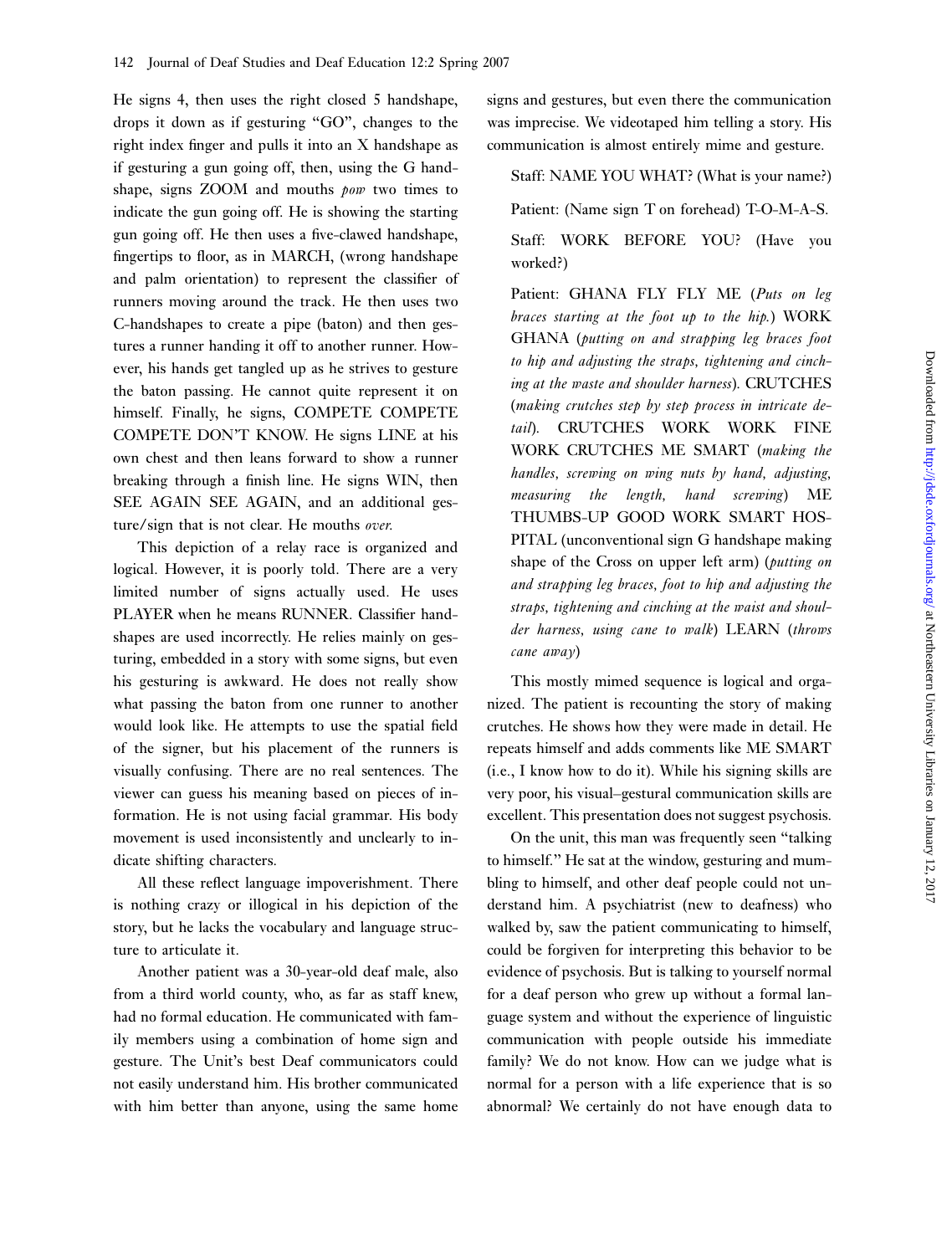be confident about such an inference. Our conclusion has to be that there is not enough here to suggest psychosis. We need more data before drawing such a conclusion.

# Language Dysfluency: Language Deprivation vs. Thought Disorder

Our knowledge of differential diagnostic assessment between language dysfluency caused by mental illness and language dysfluency caused by language deprivation in deaf people is still rudimentary, but we can advance this knowledge by first recognizing the issue. Observation and study conducted with deaf inpatients at the Deaf Unit at Westborough State Hospital and review of prior literature, especially the important contributions by Thacker (1994, 1998), suggest some guidelines.

The language skills of deaf persons who are language dysfluent related to language deprivation will vary enormously. The most severely language deprived will communicate with visual–gestural systems, including home signs, and no formal language at all. At the other extreme will be deaf persons with a great deal of sign vocabulary and some grammatical features. The language deficits seen will reflect inadequate learning. Vocabulary is poor with sign and sign features formed incorrectly or used with the wrong meaning. Basic elements of clear communication, such as the topic–comment structure, or the presence of clear referents (who did what to whom), or time vocabulary and indicators, may be missing or used inconsistently and incorrectly. In the absence of grammar, signs may be repeated unnecessarily. Isolated signs or short sign phrases will be present rather than full sentences. Even the correct grammatical use of the signing spatial field, which one might suppose would be natural to deaf persons, is likely to be impaired. The person may act out scenes, like the patients described above acting out the process of passing a baton in a relay race or constructing crutches, but this is not the same as using the grammatical features of ASL to construct a story in the visual field.

We have also observed a number of languagedysfluent persons refer to themselves in the third person. They will say, for instance, JOE ANGRY rather than ME ANGRY.

A deaf person who is a native, competent user of ASL and who is language dysfluent because of a thought disorder will not make these types of language errors. Although language skills that deteriorate markedly from a previous level are important clues of possible thought disorder, psychotic persons do not lose their native language. Rather, they may make loose or bizarre connections between one idea and another. Their ability to attend to and follow through on a task may suffer, and they can become easily distracted. They may get caught up with the structural qualities of signs (such as handshapes or sign locations) rather than the meaning of signs (i.e., clanging). Most likely, along with language dysfluency, one will observe a disconnection between thought, emotion, and behavior that one would not expect to see in deaf persons with language deprivation only.

The real diagnostic dilemmas will occur, of course, with deaf persons who are language deprived and may also have a thought disorder. Some symptoms such as concreteness and poverty of content are clearly related to both causes. A neologism or made up word may be easy to confuse with a home sign that only a few persons understand. Impoverished vocabulary may look a lot like thought blocking. Inappropriate dress and behaviors may be related to inadequate development of social and personal care skills as well as mental illness. Behavioral problems frequently occur in both conditions. Eye contact behavior is highly dependent upon cultural and personal experience. It is very difficult to enter the conceptual world of a person with severe language skills and to begin to imagine what is normal and healthy for someone with such an abnormal life experience. Behavior such as ''talking to oneself" is ambiguous. It also requires an exceptionally high level of sign language skill to even break down the nature of the signing errors that are occurring.

Loose and tangential associations are harder to categorize. Both language deprivation and mental illness can prevent a person from telling an organized story, giving a clear account of who did what to whom over time. Generally, the ''looser'' and more bizarre the connection between ideas, the more this suggests a thought disorder. Recall the deaf patient, presented earlier, who gave a coherent and organized account, in mostly visual–gestural communication, of how he built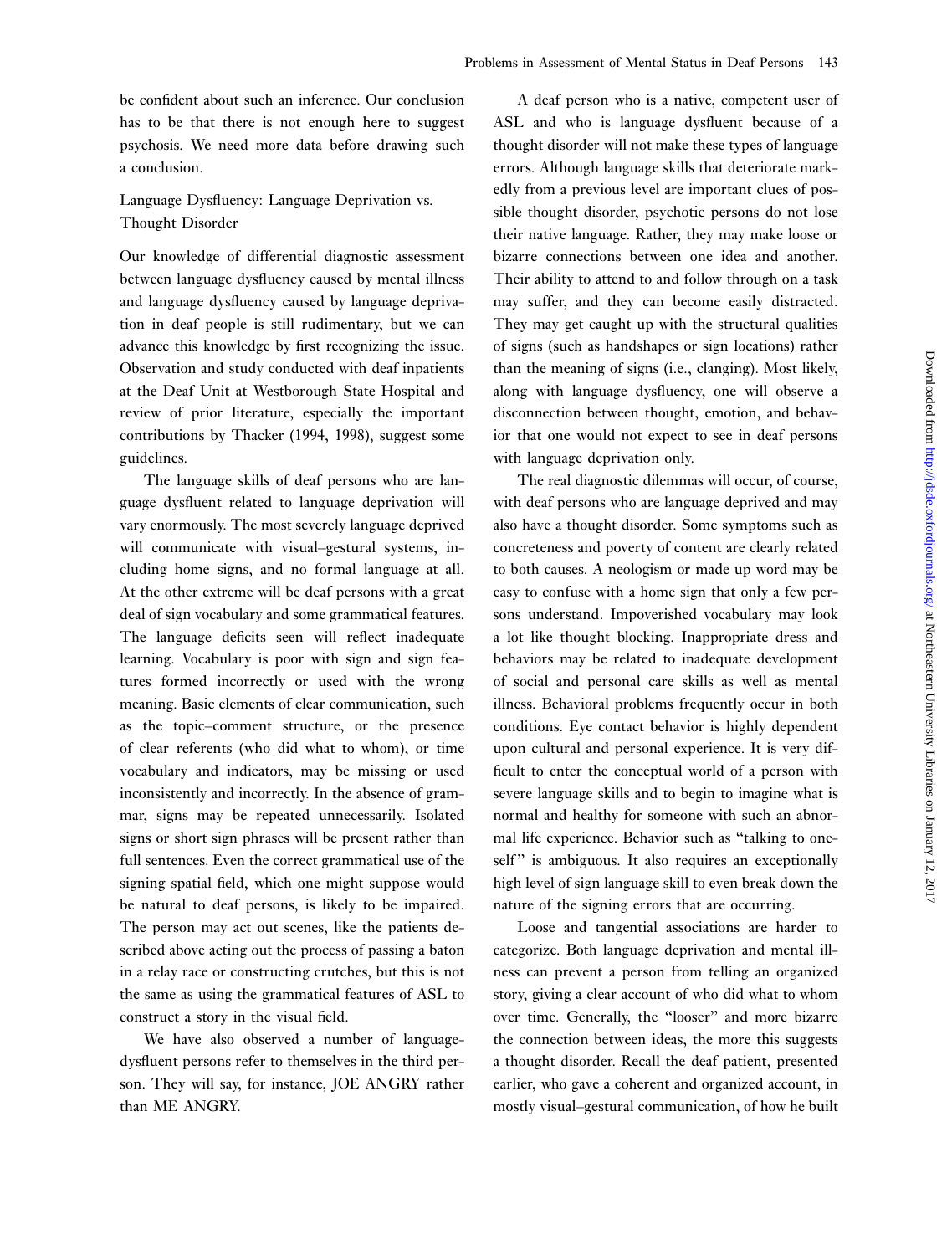leg crutches. His ''language'' had almost no formal grammar, but his account was organized and sequential, and his affect and interpersonal relatedness was normal. By contrast, the deaf patient who jumped from talking about pictures being displayed to miming getting a shock from the electronic wall socket to showing her stomach and conveying something about an umbilical cord and a baby, all the while with poor eye contact and very strange facial expressions, was clearly psychotic.

We have also seen that clinicians should be slow to make inferences about hallucinations and delusions, especially when they are not directly observed or are nonbizarre. There are so many potential problems in translation between languages and conceptual worlds that great humbleness is called for in the clinician.

With all these difficulties, there are still clues that point the diagnosis toward thought disorder rather than language deprivation. Some of these are as follows.

1. Inappropriate (for Deaf Culture) facial and emotional expression.

2. Language content that is not merely off the point but actually bizarre. As noted above, the loser the connection between thoughts, the more this suggests a thought disorder.

3. Nonverbal behaviors suggesting hallucinations (eyes darting, preoccupation with phenomena unseen to the clinician).

4. Guardedness, suspiciousness, and volatility. Clinicians communicating with psychotic persons often feel that the person may explode any moment. There is a sense that they "are not there." One does not usually experience this with language-dysfluent, nonpsychotic persons.

5. In language-deprived persons, the language problems have been long standing. There was not a point when the person communicated better than now. In thought-disordered mentally ill person, there is usually a worsening of communication skills from a previous baseline.

6. The personal appearance and behavior of psychotic persons are often striking and abnormal for their cultural context. Self-care is often poor. The person may wear clothing inappropriate for the weather. There is no reason I can think of why a language-dysfluent person who is nonpsychotic would wear winter clothing in the summer, dress only in black, or refuse to take off heavy boots when going to sleep at night. These are behaviors we observed in a deaf man with schizophrenia.

7. In most cases, when a patient's language is disorganized due to psychosis, the language will improve as psychiatric medication clears up the thought disorder. When the language is disorganized due to language deprivation, medication will not correct the problem.

Conclusions: Look for Redundancy in Evidence

Mental status assessment of deaf persons is more complex than that of hearing persons. One reason is because many Deaf people have ASL as a first language and are nonfluent in the spoken language of their hearing community. They are language minorities as well as cultural minorities, and culturally informed assessments need to occur (Glickman & Gulati, 2003; Glickman & Harvey, 1996). In recent years, this fact is receiving more widespread recognition. Another complication that is rarely recognized by nondeafness mental health specialists is that many deaf persons have experienced severe language deprivation. Language dysfluency is the core characteristic in the large group of deaf persons most commonly referred to as traditionally underserved deaf, and these persons are highly likely to be referred to any specialized educational, rehabilitation, or mental health service for deaf persons (Dew, 1999; Long, 1993; Long et al., 1993). In these settings, someone will inevitably be asked to provide a clinical assessment, and this person will come face to face with the diagnostic dilemmas associated with language dysfluency. As we saw, it is exceptionally easy for competent mental health clinicians without extensive training in deafness to assume that language dysfluency is due to a thought disorder.

The opportunities for misjudgments about deaf patients are many. They include misunderstandings related to conveying the concept of hallucination, culturally naive and biased determinations about apparent delusions such as paranoia, and failure to recognize and evaluate carefully for the possibility of language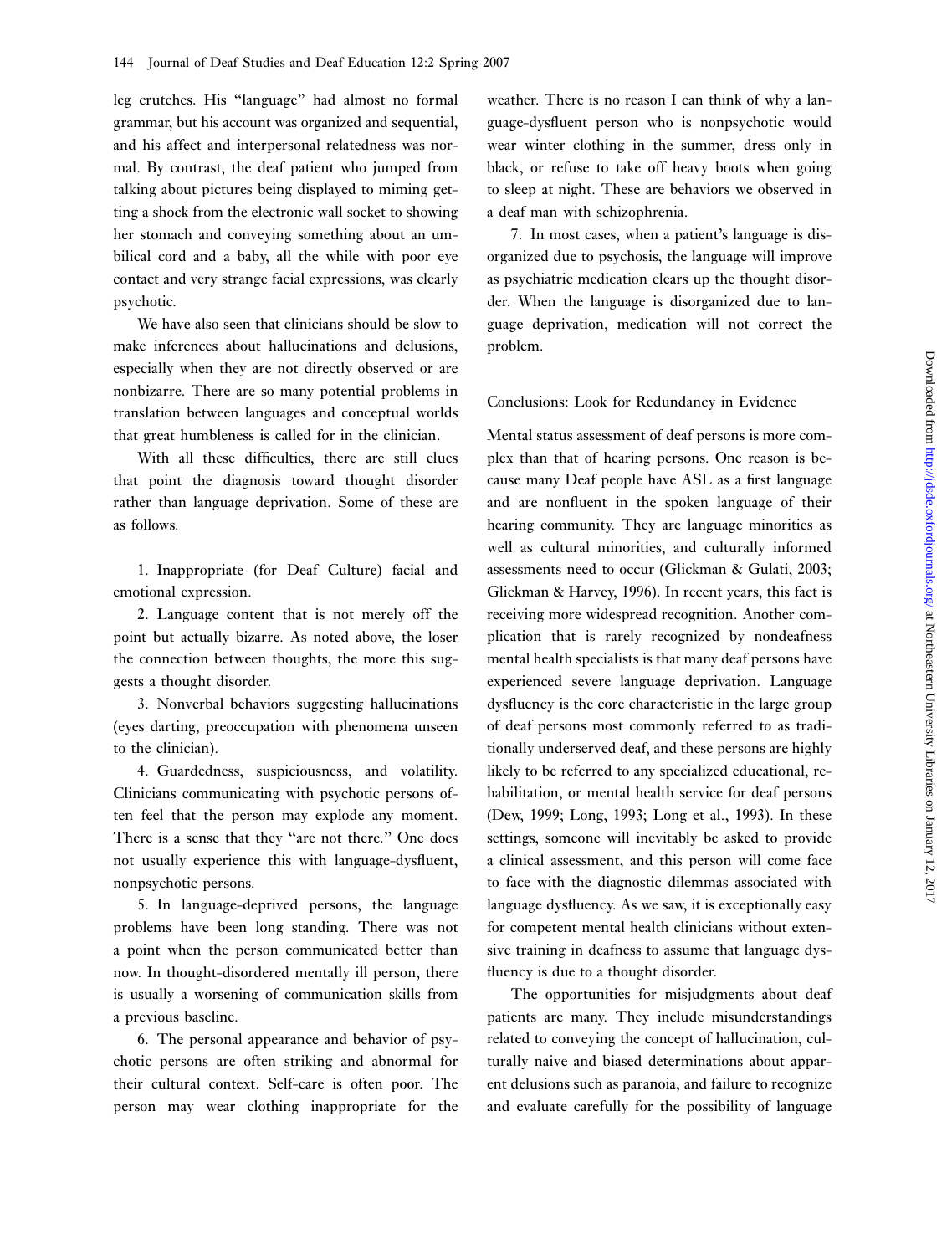deprivation. For clinicians with no knowledge of ASL, additional sources of error are embedded in the issue of whether the interpreter is skilled in mental health interpreting and whether the interpreter and clinician know how to collaborate on this task (Karlin, 2003; Stansfield, 1981; Veltri & Stansfield, 1986). Because the likelihood of diagnostic error is so great, it is recommended that clinicians be conservative in their evaluations. That is, clinicians should hesitate to draw conclusions about psychosis unless the data are unambiguous (e.g., a bizarre delusion, a readily observable hallucination) or there are multiple indicators of psychosis (Gulati, 2003). Clinicians should be especially careful not to draw conclusions based solely on the patients' language. Gross (and in this day and age unforgivable) errors occur when basing these judgments upon the spoken or written language of the deaf patient, but the same care needs to be applied when analyzing the quality of the patients' signing. When an interpreter is being used, clinicians should discuss with the interpreter how the interview questions are being translated and the kind of language output the patient is producing. Interpreters cannot diagnose thought disorders, but they should be able to discuss with the clinician the nature of the patients' communication skills.<sup>5</sup>

On the Westborough Deaf Unit, the majority of patients are language dysfluent (Black, 2005; Black & Glickman, 2006). As people without intact full language, they often develop behavioral problems or, as mental health clinicians say, behavioral disorders. These traditionally underserved deaf persons are highly likely to make up a significant portion of the clientele served by identified deafness mental health and rehabilitation programs, and they are highly likely to present the greatest clinical challenges. Treatment models in which an interpreter is placed in a hearing treatment center will most likely fail with such clients, and the staff, unfamiliar with this kind of language dysfluency, will not understand why (Glickman, 2003).

For decades now, Deaf people and their advocates have fought for the recognition of ASL and genuine communication inclusion of signing Deaf people. Although this battle is far from won, we have an even greater challenge, which is to find ways of educating and serving signing deaf people who are not fluent

users of any language. On the Westborough Deaf Unit, staff see everyday the terrible implications of growing up deaf without full access to natural sign languages like ASL. When these patients are referred for psychiatric crises or severe mental illness, their problems will be confounded by the implications of this language deprivation. This paper addressed some of the implications for assessment, but the implications for treatment and for preventing the problem are just as compelling.

## Notes

1. All the patients presented in this paper have had their names and details from their histories changed to protect confidentiality.

2. Her signing and gesturing is transcribed as literally as we can though the transliteration into written English is itself very difficult and problematic because ASL lacks a written form and Juanita is not communicating in clear, standard ASL. Conventions used: Italics indicate mime or gestural communication. CAPITAL LETTERS indicate signs. W-O-R-D indicates fingerspelling. ? indicates viewers' guess of what she means.

3. Technically speaking, the language-deprived deaf person does not have intact language. Therefore, it is misleading to speak of ASL as their best language. This person has no full language. On the other hand, these persons 'signing skills are usually vastly better than their English language skills. We want to judge their language abilities based on the language they are closest to using well and not repeat the mistake of drawing conclusions from a second language, such as English, where their skills can be even more impoverished.

4. This clinical problem is complicated enough, but one also must acknowledge that there have been *political* barriers to addressing this issue well. For the past 30 years, the political need to validate ASL as a language guided socially aware clinicians and teachers in the deafness field. Along with Deaf people themselves, deafness professionals have rejected the mistaken belief that ASL is a substandard communication system, a kind of elaborate gesture, or a simplification of English. In the social and political context in which professionals have needed to affirm ASL and Deaf Culture, it has been difficult to recognize that many deaf people are not, in fact, fluent users of ASL, that they are language impaired or language dysfluent in their best language, ASL. Further complicating the difficulty of making such judgments is that so few hearing clinicians are truly fluent in ASL. Most hearing people in the deafness field communicate in more English-like variants of sign, and this is also true of many deaf clinicians working at the Masters and Doctoral levels. For non-ASL fluent signers, especially if they are hearing, to make judgments about language dysfluency in deaf people looks a great deal like the old prejudicial judgments about deaf people not having a language or having ''poor language.'' It echoes the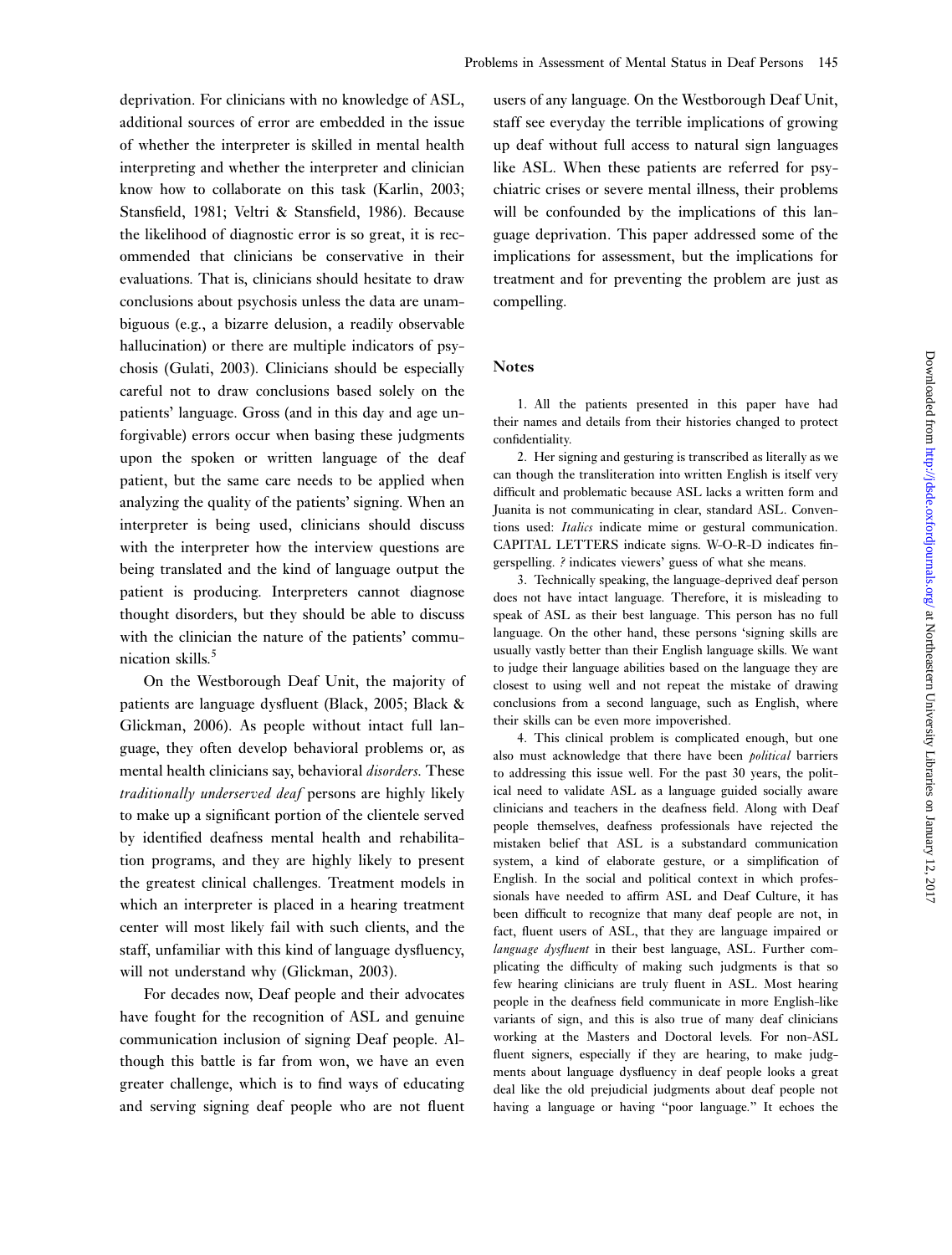oppressive dynamic in which hearing people, who were poor communicators in sign, made negative judgments about the poor ''language'' skills of deaf people. After all, it is fair to say that these hearing signers are also language dysfluent in ASL. Their problems, however, are those of persons trying to master second languages, not those of persons without mastery of the first.

5. See Karlin (2003), Pollard (1998), Stansfield (1981), and Veltri and Stansfield (1986) for more on this. Discussions with interpreters about the patients' communication abilities should always occur in private, not with the patient present.

#### References

- Altshler, K. (1971). Studies of the deaf: Relevance to psychiatric theory. American Journal of Psychiatry, 127, 1521–1526.
- American Psychiatric Association. (1994). Diagnostic and statistical manual of mental disorders (4th ed.). Washington, DC: Author.
- Black, P. (2005). Language dysfluency in the deaf inpatient population. Unpublished doctoral dissertation, Fielding University, Santa Barbara, CA.
- Black, P., & Glickman, N. (2006). Demographics, psychiatric diagnoses, and other characteristics of North American deaf and hard-of-hearing inpatients. Journal of Deaf Studies and Deaf Education, 11, 303–321.
- Bowe, F. G. (2004). Economics and adults identified as lowfunctioning deaf. Journal of Disability Policy Studies, 15, 43–49.
- Critchley, E. M. R., Denmark, J., Warren, F., & Wilson, K. (1981). Hallucinatory experiences of prelingually profoundly deaf schizophrenics. British Journal of Psychiatry, 138, 30–32.
- Denmark, J. (1994). Deafness and mental health. London: Jessica Kingsley.
- DeVinney, J. (2003). My story. In N. Glickman & S. Gulati (Eds.), Mental health care of deaf people: A culturally affirmative model (pp. xxi–xxxvi). Mahwah, NJ: Lawrence Erlbaum Associates.
- Dew, D. W. E. (1999). Serving individuals who are low-functioning deaf (IRI-25B). Washington, DC: The George Washington University Regional Rehabilitation Continuing Education Program.
- Duffy, K. (1999). Clinical case management with traditionally underserved deaf adults. In I. W. Leigh (Ed.), Psychotherapy with deaf clients from diverse groups (pp. 329–348). Washington, DC: Gallaudet University Press.
- Evans, J. W., & Elliott, H. (1981). Screening criteria for the diagnosis of schizophrenia in deaf patients. Archives of General Psychiatry, 38, 787–790.
- Evans, J. W., & Elliott, H. (1987). The mental status examination. In H. Elliott, L. Glass, & J. W. Evans (Eds.), Mental health assessment of deaf clients: A practical manual (pp. 83-92). Boston, MA: College Hill Press.
- Feu, M. D., & McKenna, P. J. (1996). Auditory hallucinations in profoundly deaf schizophrenic patients: A phenomenological analysis. European Psychiatry, 11(Suppl. 4), 296–297.
- Feu, M. D., & McKenna, P. J. (1999). Prelingually profoundly deaf schizophrenic patients who hear voices: A phenomenological analysis. Acta Psychiatrica Scandinavica, 6, 453– 459.
- Glickman, N. (2003). Culturally affirmative inpatient treatment with psychologically unsophisticated deaf people. In N. Glickman & S. Gulati (Eds.), Mental health care of deaf people: A culturally affirmative approach. Mahwah, NJ: Lawrence Erlbaum Associates.
- Glickman, N., & Gulati, S. (2003). Mental health care of deaf people: A culturally affirmative approach. Mahwah, NJ: Lawrence Erlbaum Associates.
- Glickman, N., & Harvey, M. (Eds.). (1996). Culturally affirmative psychotherapy with deaf persons. Mahwah, NJ: Lawrence Erlbaum Associates.
- Gulati, S. (2003). Psychiatric care of culturally deaf people. In N. Glickman & S. Gulati (Eds.), Mental health care of deaf people: A culturally affirmative approach (pp. 33-107). Mahwah, NJ: Lawrence Erlbaum Associates.
- Harmon, M., Carr, N., & Johnson, T. (1998). Services to low functioning deaf and hard of hearing persons. In M. Kolvitz (Ed.), Empowerment through partnerships: PEPNET '98 (pp. 290–300). Knoxville, TN: University of Tennessee, PEPNET.
- Hoffmeister, R., & Harvey, M. (1996). Is there a psychology of the hearing? In N. Glickman & M. Harvey (Eds.), Culturally affirmative psychotherapy with deaf persons (pp. 73–98). Mahwah, NJ: Lawrence Erlbaum Associates.
- Karlin, T. (2003). "Umm, the interpreter didn't understand": Interpreting for individuals with though disorder. Views, 20(4), 1–11.
- Kitson, N., & Thacker, A. (2000). Adult psychiatry. In P. Hindley & N. Kitson (Eds.), Mental health and deafness (pp. 75–98). London: Whurr.
- Long, N., Ouellette, S., Long, G., & Dolan, K. (1993). Service provision issues with traditionally underserved persons who are deaf. In O. M. Welch (Ed.), Research and practice in deafness: Issues and questions in education, psychology and vocational service provision (pp. 107–126). Springfield, IL: Charles C. Thomas.
- Long, N. (1993). Historical overview of services to traditionally underserved persons who are deaf. American Rehabilitation, (Winter).
- Mathay, G., & LaFayette, R. H. (1990). Low achieving deaf adults: An interview survey of service providers. Journal of the American Deafness and Rehabilitation Association, 24, 23–32.
- National Association of State Mental Health Program Directors Medical Directors Council. (2002). Reducing the use of seclusion and restraint. Part III, lessons from the deaf and hard of hearing communities. Alexandria, VA: National Technical Assistance Center or State Mental Health Planning (NTAC).
- Pelak, V. B., & Liu, G. T. (2004). Visual hallucinations. Current Treatment Options in Neurology, 6, 75–83.
- Poizner, H., Klima, E. S., & Belllugi, U. (1987). What the hands reveal about the brain. Cambridge, MA: MIT Press.